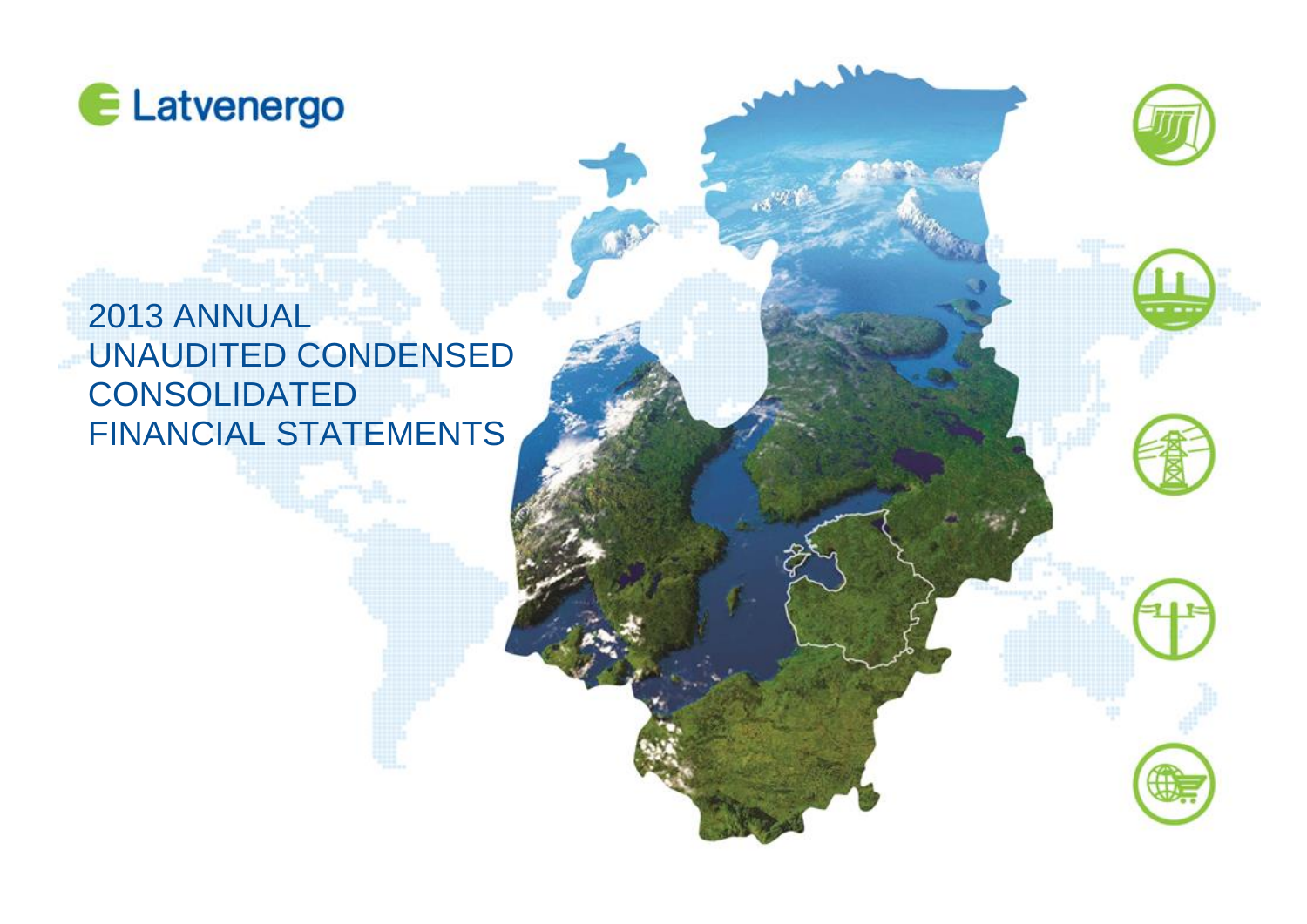**Latvenergo Group is the most valuable company in Latvia and one among the most valuable companies in the Baltics. The annual revenue of Latvenergo Group exceeds EUR 1 billion and its asset value exceeds EUR 3.5 billion.** 

### **CONTENTS**

#### **MANAGEMENT REPORT**

- **3** Summary
- **4** Latvenergo Group in Brief
- **5** Key Performance Indicators
- **6** Operating Environment
- **9** Financial Results
- **17** Statement of Management Responsibility

#### **UNAUDITED INTERIM CONDENSED CONSOLIDATED FINANCIAL STATEMENTS**

**18** Interim Condensed Consolidated Income Statement

**18** Interim Condensed Consolidated Statement of Comprehensive Income

**19** Interim Condensed Consolidated Statement of Financial Position

**20** Interim Condensed Consolidated Statement of Changes in Equity

**21** Interim Condensed Consolidated Statement of Cash Flows

**22** Notes to the Interim Condensed Consolidated Financial **Statements** 

*Prepared in accordance with the International Financial Reporting Standards as adopted by the European Union*

### **FINANCIAL CALENDAR**

#### **16. 04. 2014.**

Latvenergo Consolidated Annual Report 2013 **30. 05. 2014.**

Unaudited Interim Condensed Consolidated Financial Statements for the 3-month period ending 31 March 2014

#### **29. 08. 2014.**

Unaudited Interim Condensed Consolidated Financial Statements for the 6-month period ending 30 June 2014

#### **28. 11. 2014.**

Unaudited Interim Condensed Consolidated Financial Statements for the 9-month period ending 30 September 2014

# **CONTACTS FOR INVESTOR RELATIONS**

**E-mail:** investor.relations@latvenergo.lv **Homepage:** http://www.latvenergo.lv

## **DISCLAIMER**

The financial report includes forward-looking statements that are subject to risks, uncertainties and other important factors beyond the control of Latvenergo Group; therefore, the actual results in the future may differ materially from those stated or implied in the future projections.

On 1 January 2014, Latvia has joined the European Economic and Monetary Union, conversion rate for the Latvian Lats against the Euro: **1 EUR = 0.702804 LVL**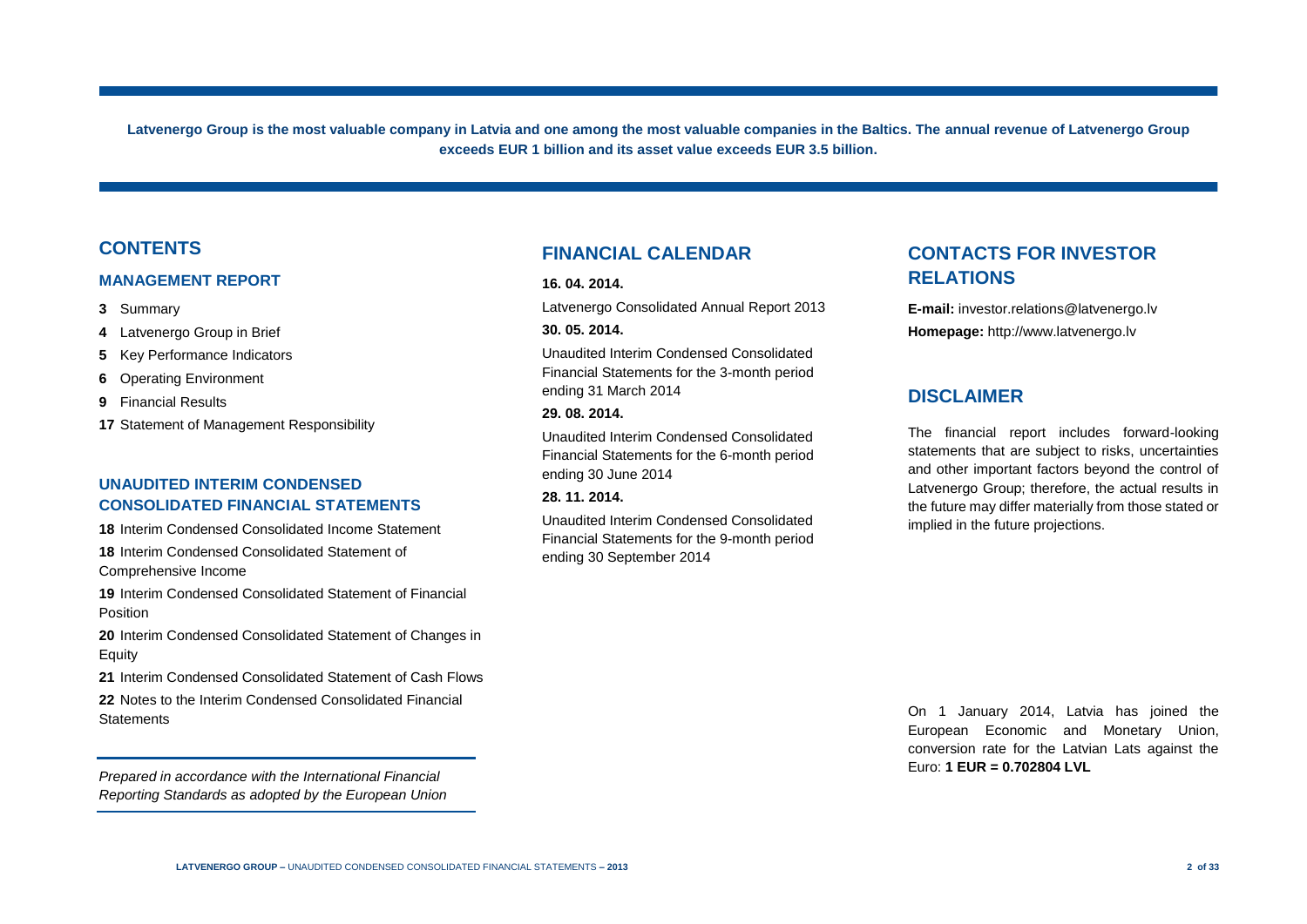# **Summary**

- In 2013, electricity spot prices in the Nordic and Baltic countries increased due to a lower water level in Nordic hydropower plant reservoirs and transmission capacity limitations on Estonia-Latvia border. Taking into account the fact that, from the energy balance position, Latvia and Lithuania are deficit region countries, electricity prices in the Nord Pool Spot Latvia and Lithuania bidding areas, compared to the Nordic countries, was higher due to limitations of transmission system capacity.
- The Nord Pool Spot Latvia bidding area opened on 3 June 2013, thus all three Baltic States have joined the Nord Pool Spot power exchange, bringing the Baltics into a common Nordic-Baltic power market structure and providing a transparent electricity price formation process.
- The economic growth in the Baltics continues. In 2013, GDP growth in Latvia was among the fastest in the European Union.
- In 2013, the revenue of Latvenergo Group grew by 3%, reaching EUR 1,100.0 million. Revenue has increased in all operating segments of the Group. EBITDA of the Group grew by 2% reaching 248.9 million.
- Financial results of the Group were positively impacted by increase of revenues due to a change of mandatory procurement public service obligation fee (on 1 April 2013) and recognition of balanced revenues and costs of mandatory procurement. While the results were negatively affected by such factors as 1) losses due to electricity supply at the regulated tariff in Latvia; 2) lower water inflow in the Daugava River; 3) increase of electricity purchase costs; 4) decline in electricity consumption in the industrial sector in Latvia.
- In 2013, as a result of focused electricity trade activities, the Group has strengthened its position in the Baltic market. The retail electricity supply outside Latvia has increased by 32% and exceeds ¼ of retail electricity supply. The number of retail customers in neighbouring countries exceeds 20 thousands.
- In 2013, we have invested EUR 225.5 million. We have significantly increased the amount invested in network assets, which represents 70% of the total investments.
- In late 2013, along with the commissioning of the second power unit of Riga TEC-2, the reconstruction project of Riga TEC-2 has been completed. Riga TEC-2 has become the most effective and up-to date combined-cycle heat and power plant in the Baltics. From now on the Group possesses the baseload in order to fully cover Latvian electricity consumption thus allowing to limit electricity import costs.
- We have diversified the borrowing sources by issuing bonds the total amount of bonds issued reaches EUR 105 million.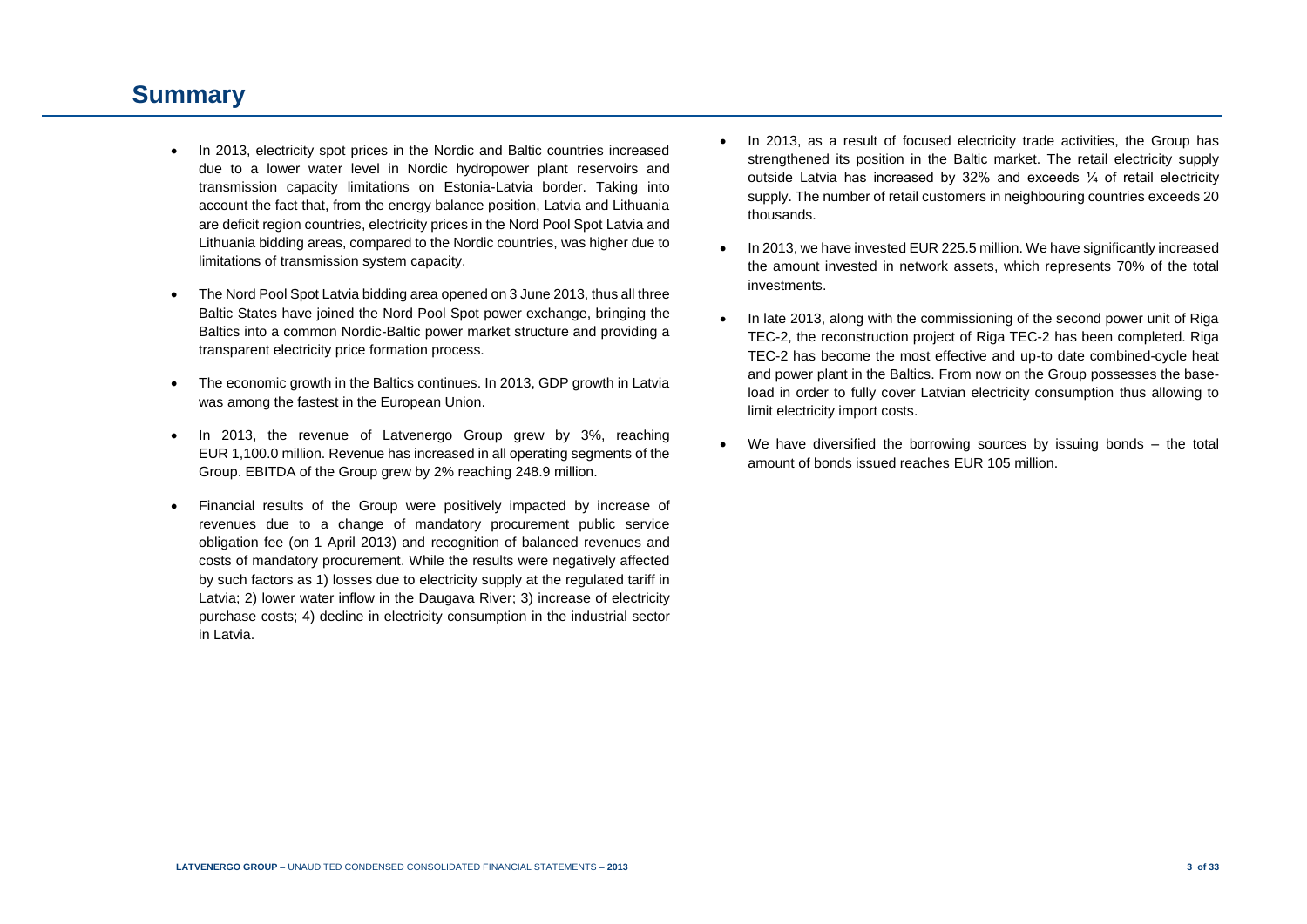# **Latvenergo Group in Brief**

Latvenergo Group is a pan-Baltic power supply company operating in electricity and thermal energy generation and supply, electricity distribution services and transmission system asset management.

Latvenergo Group comprises the parent company Latvenergo AS and six subsidiaries. All shares of Latvenergo AS are owned by the State and they are held by the Ministry of Economics of the Republic of Latvia.

Latvenergo AS is a shareholder in two associated companies – Nordic Energy Link AS (25%) and Pirmais Slēgtais Pensiju Fonds AS (46.3%; Latvenergo Group – 48.15%) – along with a shareholding in Rīgas siltums AS (0.005%).

Latvenergo Group divides its operations into three operating segments: *generation and supply*, *distribution* and *management of transmission system assets*. This division in segments is made according to the needs of the internal organizational structure, which forms the basis for a regular performance monitoring, decision-making on resources allocated to segments and their performance measurement. Each segment is managed differently from a commercial point of view.

**The generation and supply segment** comprises electricity and thermal energy generation operations, conducted by Latvenergo AS and Liepājas enerģija SIA, as well as electricity supply (retail and wholesale) operations in the Baltics carried out by Latvenergo AS, Elektrum Eesti OÜ and Elektrum Lietuva UAB.

|                               | <b>COUNTRY OF</b><br><b>OPERATION</b> | <b>TYPE OF OPERATION</b>                                                        | <b>PARTICIPATION</b><br><b>SHARE</b> |
|-------------------------------|---------------------------------------|---------------------------------------------------------------------------------|--------------------------------------|
| Latvenergo AS                 | Latvia                                | Electricity and thermal energy<br>generation and supply                         |                                      |
| Sadales tīkls AS              | Latvia                                | Electricity distribution                                                        | 100%                                 |
| Latvijas elektriskie tīkli AS | Latvia                                | Management of transmission system<br>assets                                     | 100%                                 |
| Elektrum Eesti OÜ             | Estonia                               | Electricity supply                                                              | 100%                                 |
| Elektrum Latvija SIA          | Latvia                                | Electricity supply                                                              | 100%                                 |
| Elektrum Lietuva UAB          | Lithuania                             | Electricity supply                                                              | 100%                                 |
| Liepājas enerģija SIA         | Latvia                                | Thermal energy generation and supply<br>in Liepaja city, electricity generation | 51%                                  |

**The distribution segment** provides electricity distribution services in Latvia (approximately 99% of the territory). Services are provided by Sadales tīkls AS – the largest distribution system operator in Latvia (about 900 thousand customers). Distribution tariffs are approved by the Public Utilities Commission (PUC).

**The management of transmission system assets segment** is managed by Latvijas elektriskie tīkli AS – the company that owns the transmission system assets (330 kV and 110 kV transmission lines, substations and distribution points) and conducts their maintenance, construction and lease to the transmission system operator Augstsprieguma tīkls AS. The payments for the lease of transmission system assets are calculated in accordance with the methodology approved by the PUC.

Latvenergo Group Strategy represents a transparent and rational vision of pan-Baltic development during the opening of the Baltic electricity market and development of new electricity interconnections. Latvenergo Group has set the following strategic objectives to be reached until 2016:

- strengthening of the market position in the Baltics;
- diversification of electricity generation sources;
- balanced development of networks.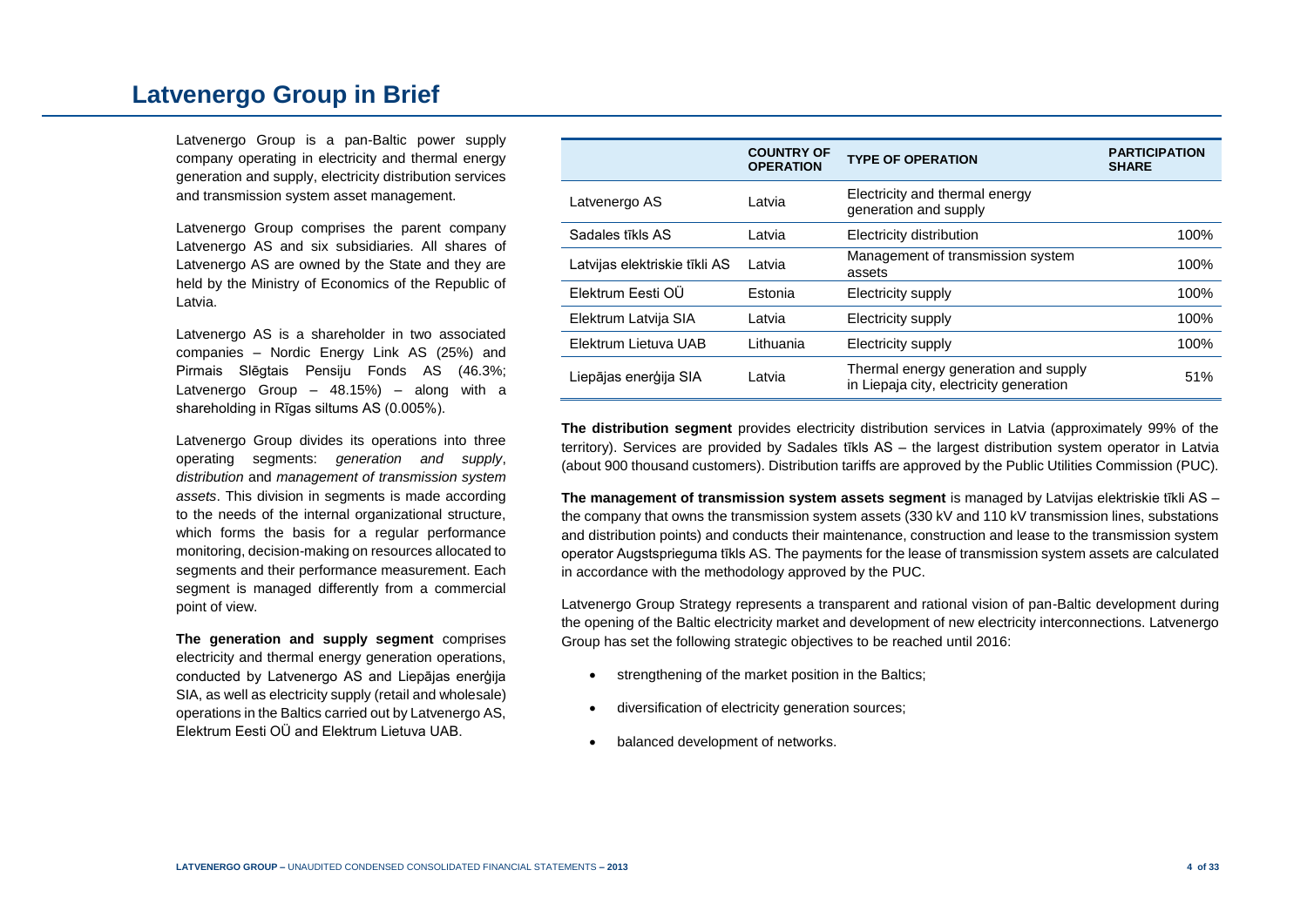# **Key Performance Indicators**

## **OPERATIONAL FIGURES**

|                               |     | 2013          | 2012          |
|-------------------------------|-----|---------------|---------------|
| Retail electricity supply     | GWh | 7,954         | 8,287         |
| <b>Electricity generation</b> | GWh | 4,854         | 5,077         |
| Thermal energy supply         | GWh | 2,520         | 2,669         |
| Number of employees           |     | 4,512         | 4,457         |
| Moody's credit rating         |     | Baa3 (stable) | Baa3 (stable) |

## **FINANCIAL FIGURES**

|                        |             | 2013    | 2012    |
|------------------------|-------------|---------|---------|
| Revenue                | <b>MEUR</b> | 1,100.0 | 1,063.7 |
| EBITDA <sup>1)</sup>   | <b>MEUR</b> | 248.9   | 244.1   |
| Net profit             | <b>MEUR</b> | 42.3    | 50.9    |
| Assets                 | <b>MEUR</b> | 3,570.3 | 3,517.8 |
| Equity                 | <b>MEUR</b> | 2,017.9 | 2,007.0 |
| Net debt <sup>2)</sup> | <b>MEUR</b> | 689.2   | 604.5   |
| Investments            | <b>MEUR</b> | 225.5   | 264.3   |

# **FINANCIAL RATIOS**

|                             | 2013 | 2012 |
|-----------------------------|------|------|
| Net debt/EBITDA ratio 3)    | 2.8  | 2.5  |
| EBITDA margin <sup>4)</sup> | 23%  | 23%  |
| Capital ratio <sup>5)</sup> | 57%  | 57%  |

1) EBITDA: earnings before interest, corporate income tax, share of profit or loss of associates, depreciation and amortisation, and impairment of intangible and fixed assets<br>2) Net debt: borrowings at the end of the perio

Net debt / EBITDA: net debt to EBITDA ratio

4) EBITDA margin: EBITDA / revenue 5) Capital ratio: total equity / total assets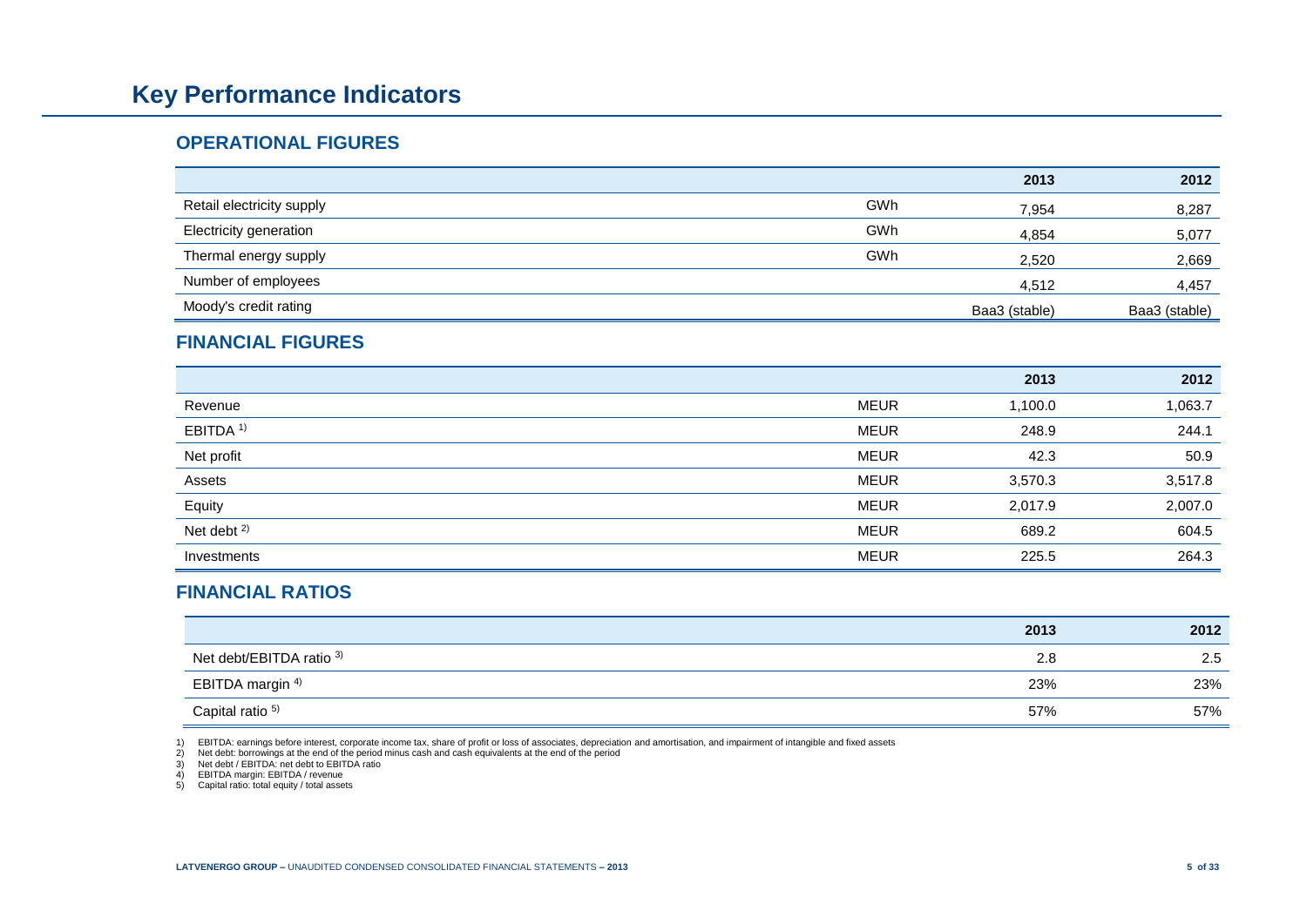### **HIGHER NORD POOL SPOT ELECTRICITY PRICE IN THE BALTIC AND NORDIC COUNTRIES**

In 2013, electricity spot price in the Nordic and Baltic countries has been higher than in the previous year. The average Nord Pool Spot electricity price in the Finland bidding area has increased by 12% to 41.2 EUR/MWh, while in the Latvia/Lithuania bidding areas – by 9%, reaching 48.9 EUR/MWh.

The increase of electricity price in Finland and in the Baltics was mainly due to a lower water level in Nordic hydropower plant reservoirs, which was approximately 10% lower compared to 2012 and 6% below the long-term average.

Taking into account the fact, that, from the energy balance position, Latvia and Lithuania are deficit region countries, the interconnection capacity shortage between power systems in Latvia and Estonia is another significant pricedetermining factor in the Latvia/Lithuania bidding areas. The transmission capacity deficit has the most significant impact on electricity price outside the period of heating and flooding season, when the demand for electricity import reaches the peak and electricity transmission capacity is limited due to transmission line repairs. Meanwhile the rest of the time prices are relatively equal. During the period from June to October, the average electricity price in the Latvia/Lithuania bidding areas was on average 10.0 EUR/MWh higher than in the Estonia bidding area. During the period, transmission capacity on Estonia-Latvia border was fully loaded 19% of all hours, while for the rest of the time – only 3% on average.

It is expected that the price differences will be reduced along with the Sweden-Lithuania interconnection launch in 2016 and the construction of Latvia-Estonia third interconnection, which is scheduled for completion in late 2020.

In 2013, the total amount of electricity generated in the Baltics reached 21,113 GWh, which is 7% higher than in the previous year (19,817 GWh). Thus, power plants in the Baltics provided 84% of the Baltic electricity consumption (2012: 79%). The largest increase of generation volume was observed in



Estonian oil shale-fired power plants. In 2013, the  $CO<sub>2</sub>$  emission allowance prices remained low thus contributing to shale and coal-fired power plant competitiveness, but reducing the competitiveness of gas-fired power plants. In 2013, the European Union Allowance (EUA) price was 4.6 EUR/t, which is by 39% lower than in 2012 (7.5 EUR/t). Besides, the coal price has declined by 14% compared to the respective period last year reaching 82.8 USD/t (2012: 95.8 USD/t).

The Nord Pool Spot Latvia bidding area started to operate on 3 June 2013, thus all three Baltic States have joined the Nord Pool Spot power exchange, bringing the Baltics into a common Nordic-Baltic power market structure and providing a transparent electricity price formation process. Since Latvia joined Nord Pool Spot, electricity prices in the Latvia and Lithuania bidding areas have been equal – there are no transmission capacity limitations between the bidding areas.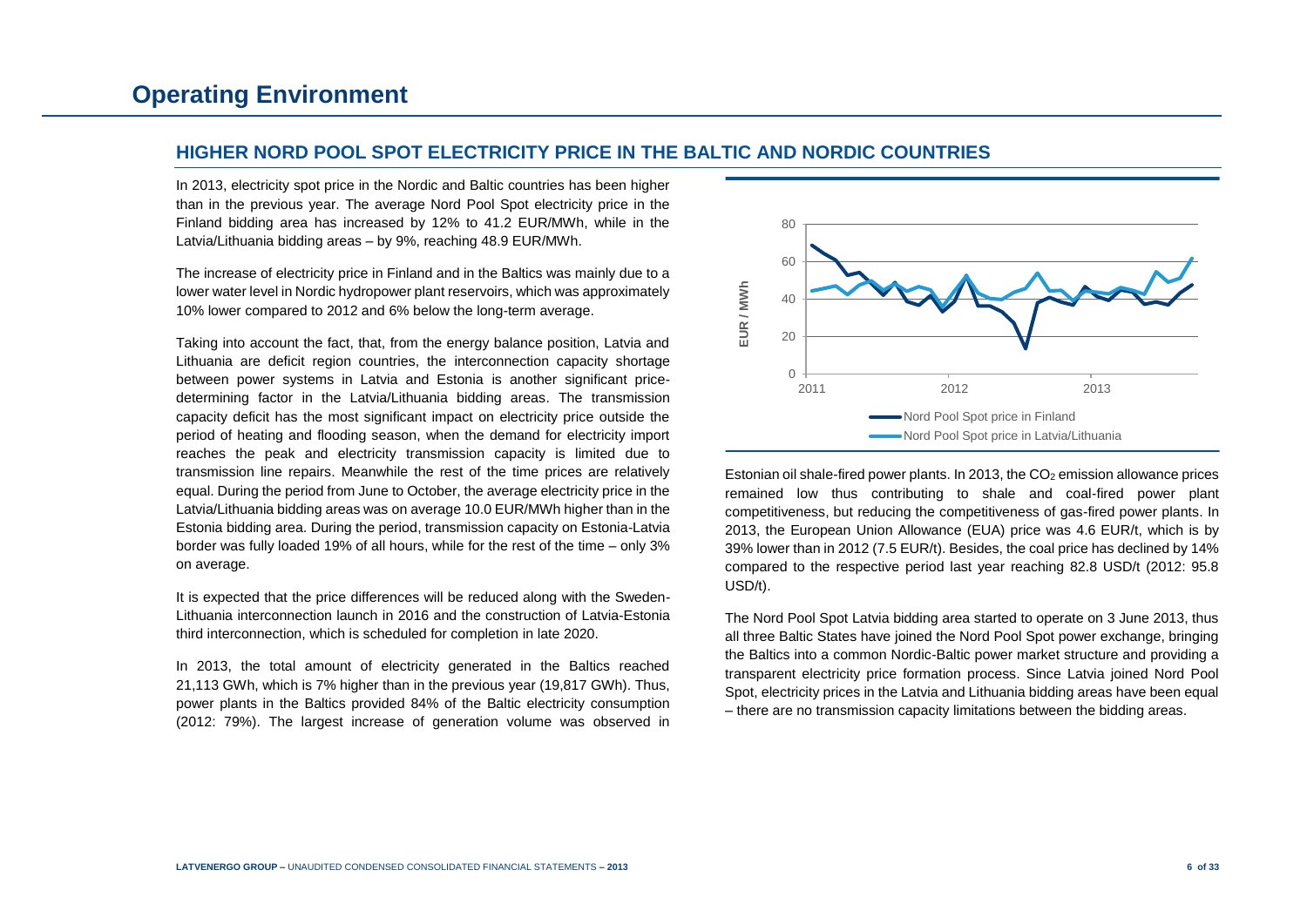### **NATURAL GAS PRICE IN LATVIA REMAINS HIGH**

The natural gas price in Latvia is linked to the crude oil product price (to the 9 month average heavy fuel oil and diesel quotations index), which, compared to 2012, remained nearly unchanged. Thus, the natural gas price in Latvia has not substantially changed and still remains high. The average natural gas price (incl. excise tax) in Latvia for the user group with consumption above 100,000 thousand nm<sup>3</sup> was 37.3 EUR/MWh, which is 5% lower the last year (39.2 EUR/MWh).



# **ECONOMIC GROWTH IN THE BALTICS CONTINUES**

In 2013, the economic growth in the Baltic continues and it is mainly enhanced by the increase of household consumption expenditure. According to the European Commission forecast, in 2013, GDP growth in Latvia is 4.0%, Lithuania – 3.4% and Estonia – 1.3%. Latvia shows one of the fastest GDP growth rates in the European Union (EU). It is expected that in a mid-term the economic growth in the Baltics will continue and it will remain higher than in most of the EU economies. Hence, a growth in purchase power and electricity consumption is expected in the Baltics.

In 2013, the metallurgical company Liepājas metalurgs AS, which is one of the largest electricity consumers in Latvia, has closed its operations, thus electricity consumption in Latvia declined by 5%. Electricity consumption in the Baltics also declined by 2% and is estimated at 25 TWh.

According to the data provided by the Statistical Office of the European Uion (Eurostat), the average consumer price level in Latvia remained unchanged, the annual average inflation rate in Lithuania was 1.2%, in Estonia – 3.2%, while it was 1.4% in the Euro zone and 1.5% in the EU.

On 1 January 2014, Latvia has joined the European Economic and Monetary Union (EMU). Estonia has joined the EMU on 1 January 2011.

In 2013, the economic growth in the Baltics was also recognised by credit rating agencies, including *Standard & Poor's,* who raised credit rating of Latvia to BBB+ with a positive outlook and Lithuania – BBB with a positive outlook. The credit rating of Estonia remained unchanged – AA- with a stable outlook.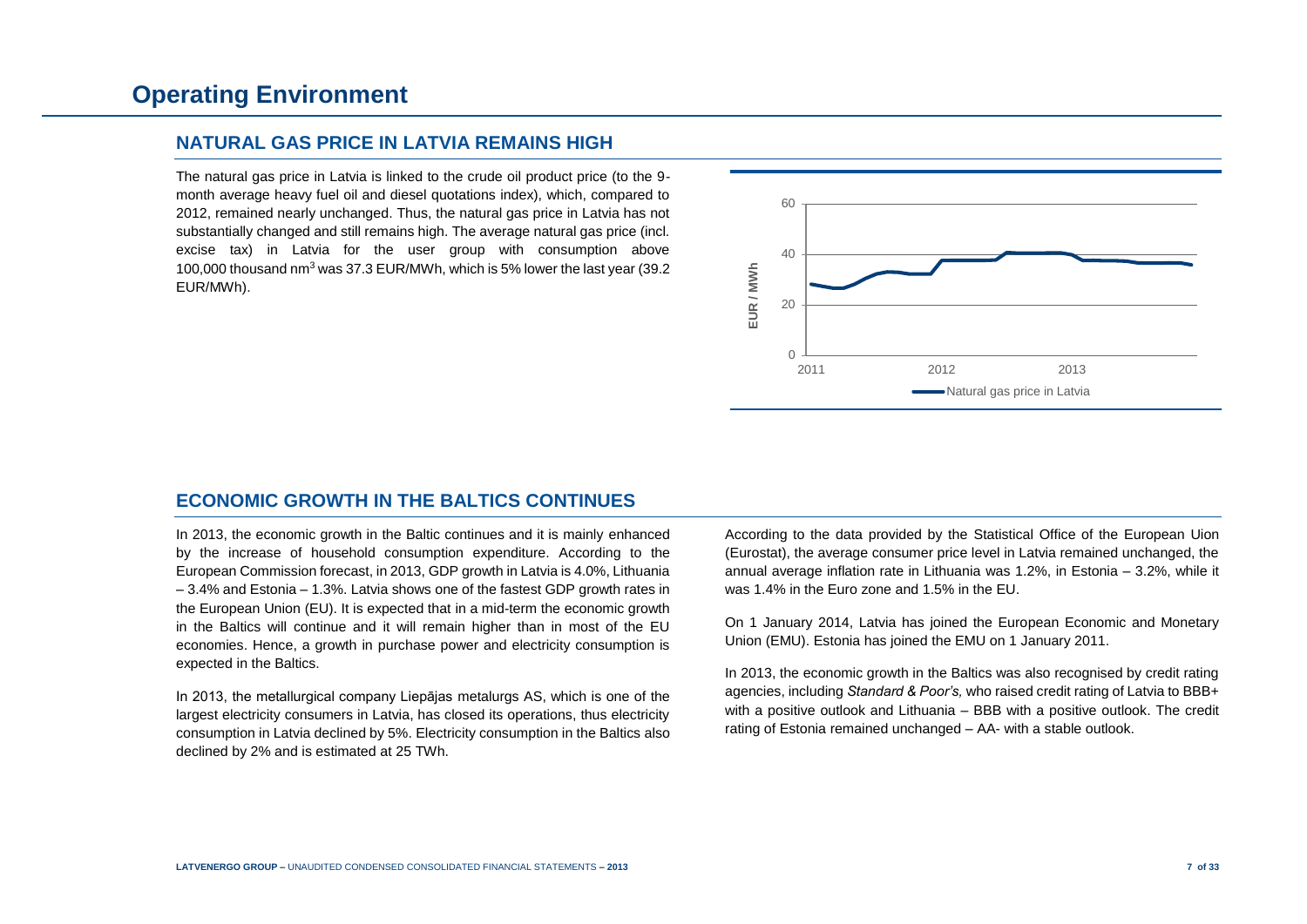# **Operating Environment**

## **FUTURE EVENTS**

.

 On 6 November 2013, in a final reading the *Saeima* (Parliament of Latvia) passed amendments to the Electricity Market Law, providing for the opening of the electricity market, therefore also households in Latvia will buy electricity at market price as of 1 April 2014. In the beginning of 2014, along with Latvenergo AS, Baltcom TV SIA and BCG Riga SIA have claimed their willingness to supply electricity for households. To attract a broader range of customers, Latvenergo AS has introduced a product line *Elektrum*, thus enabling customers to choose the most appropriate offer. In 2013, Latvenergo Group revenues from electricity supply at the regulated tariff represents 17% of the total revenue.

The full opening of the Baltic electricity market is expected in 2015, when it is planned to open the electricity market for households in Lithuania.

- In order to limit the increase of the mandatory procurement public service obligation fee for electricity consumers in Latvia, a subsidised energy tax (SET) is introduced for a four-year period as of 1 January 2014. For gas-fired cogeneration plants a 15% rate applies to the received support amount. In the following years this will imply a decline in revenues of Latvenergo Group. In 2013, a one-off impairment loss in the amount of EUR 17.7 million has been recognised.
- Amendments to the Electricity Market Law provide that on 1 April 2014 Enerģijas publiskais tirgotājs AS, a newly established subsidiary, will take over the public trader functions from Latvenergo AS and will be obliged to compensate the difference between the received mandatory procurement revenues and mandatory procurement costs above the market price incurred

to the former public trader between 1 January 2013 and 31 March 2014. Taking into account the amendments made to the administration of mandatory procurement process, in 2013, EUR 45.0 million accrued public service obligation fee revenues were recognised, thus balancing revenues and costs of mandatory procurement.

- On 30 January 2013, the Council of the Public Utility Commission (PUC) passed a decision on Certification of the Transmission System Operator (TSO), which was a prerequisite of establishment of the Nord Pool Spot Latvia bidding area. In addition, the PUC decision on TSO certification provides that until 30 January 2015 Augstsprieguma tīkls AS has to take over the transmission system asset construction and maintenance functions from Latvijas elektriskie tīkli AS, also implying a transfer of employees, while Latvijas elektriskie tīkli AS will continue to conduct transmission system asset management functions – financing and lease of the transmission system assets to Augstsprieguma tīkls AS. These changes will not have an adverse impact on financial results.
- Complying with the requirements of Directive 2009/72/EC of the European Parliament and of the Council of 13 July 2009, at the end of 2013, the assets of Nordic Energy Link AS were sold to transmission system operators in Estonia and Finland. In 2014, the shareholding of Latvenergo AS in the company will be discontinued. Thus, Latvenergo AS, as an electricity generator and supplier, will no longer be a shareholder in Nordic Energy Link AS, which is the owner of the transmission cable of a capacity 350 MW between Estonia and Finland. These changes will not have an adverse impact on financial results.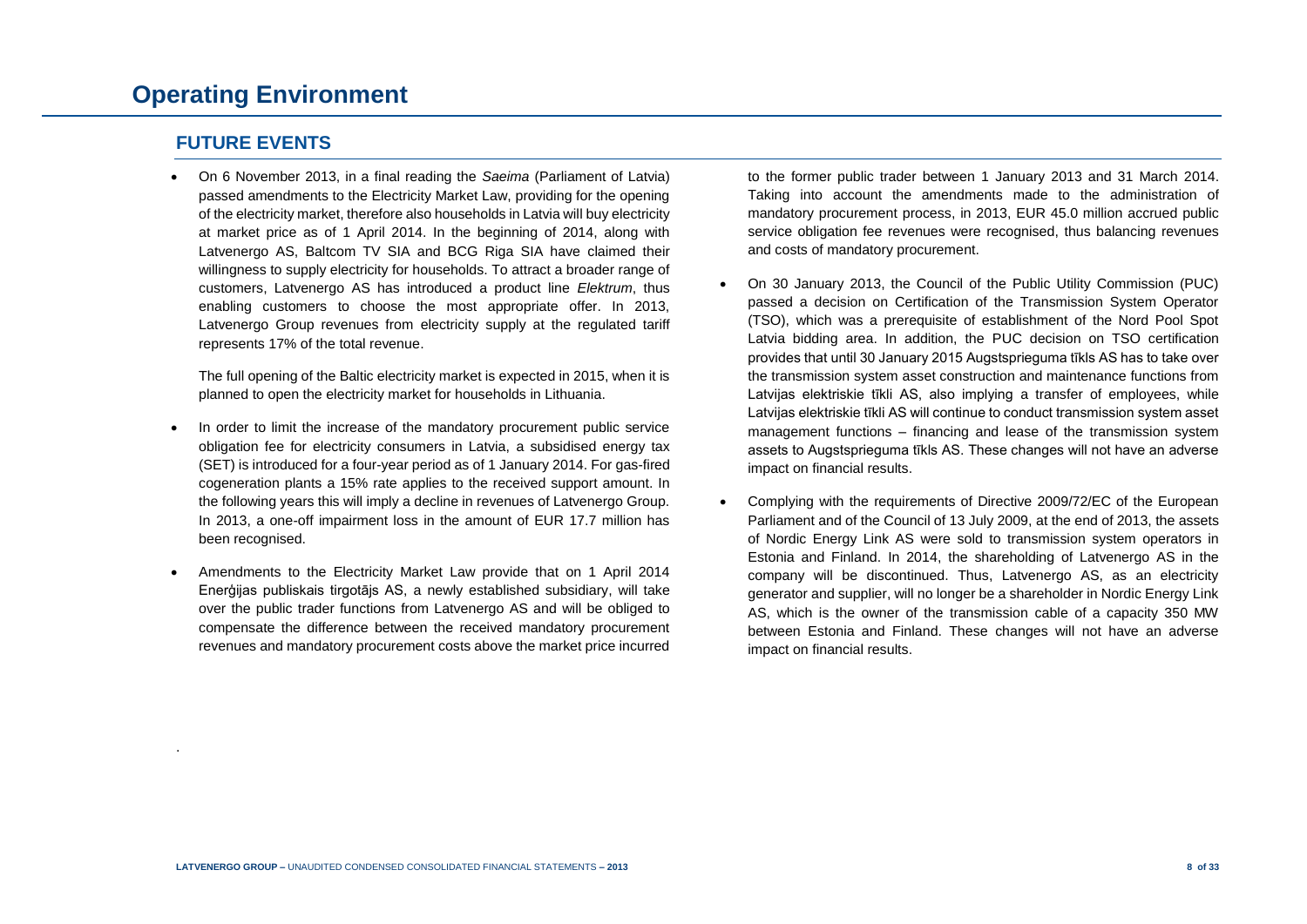# **Financial Results**

In 2013, Latvenergo Group revenue increased by 3% reaching EUR 1,100.0 million. Revenue has increased in all operating segments of the Group. EBITDA of the Group increased by 2% reaching EUR 248.9 million.

## **Latvenergo Group revenue grows in all operating segments**

Results were positively impacted by increase of mandatory procurement revenues due to a change of the mandatory procurement public service obligation fee (on 1 April 2013) and recognition of balanced revenues and costs of mandatory procurement.

| <b>Financial figures</b> |             | 2013    | 2012    | Δ     | $\Delta, \%$ |
|--------------------------|-------------|---------|---------|-------|--------------|
| Revenue                  | <b>MEUR</b> | 1.100.0 | 1.063.7 | 36.3  | 3%           |
| <b>EBITDA</b>            | <b>MEUR</b> | 248.9   | 244.1   | 4.8   | 2%           |
| Net profit               | <b>MEUR</b> | 42.3    | 50.9    | (8.6) | (17%)        |
| Assets                   | <b>MEUR</b> | 3,570.3 | 3,517.8 | 52.5  | $1\%$        |

While the results were negatively affected by such factors as 1) losses due to electricity supply at the regulated tariff in Latvia; 2) lower water inflow in the Daugava River; 3) higher electricity purchase costs for electricity supply to retail customers due to a lower water level in Nordic hydropower plant reservoirs and transmission capacity limitations; 4) decline in industrial sector electricity consumption in Latvia.

Compared to the previous year, the net profit of Latvenergo Group decreased to EUR 42.3 million. The net profit was negatively affected by a EUR 17.7 million one-off impairment loss recognition of Riga combined heat and power plant (Riga TEC) assets. The necessity of impairment loss recognition was determined by application of the Subsidised Energy Tax as of 1 January 2014. The tax provides a 15% reduction of the receivable amount of guaranteed payments for installed capacity at the Riga TEC.

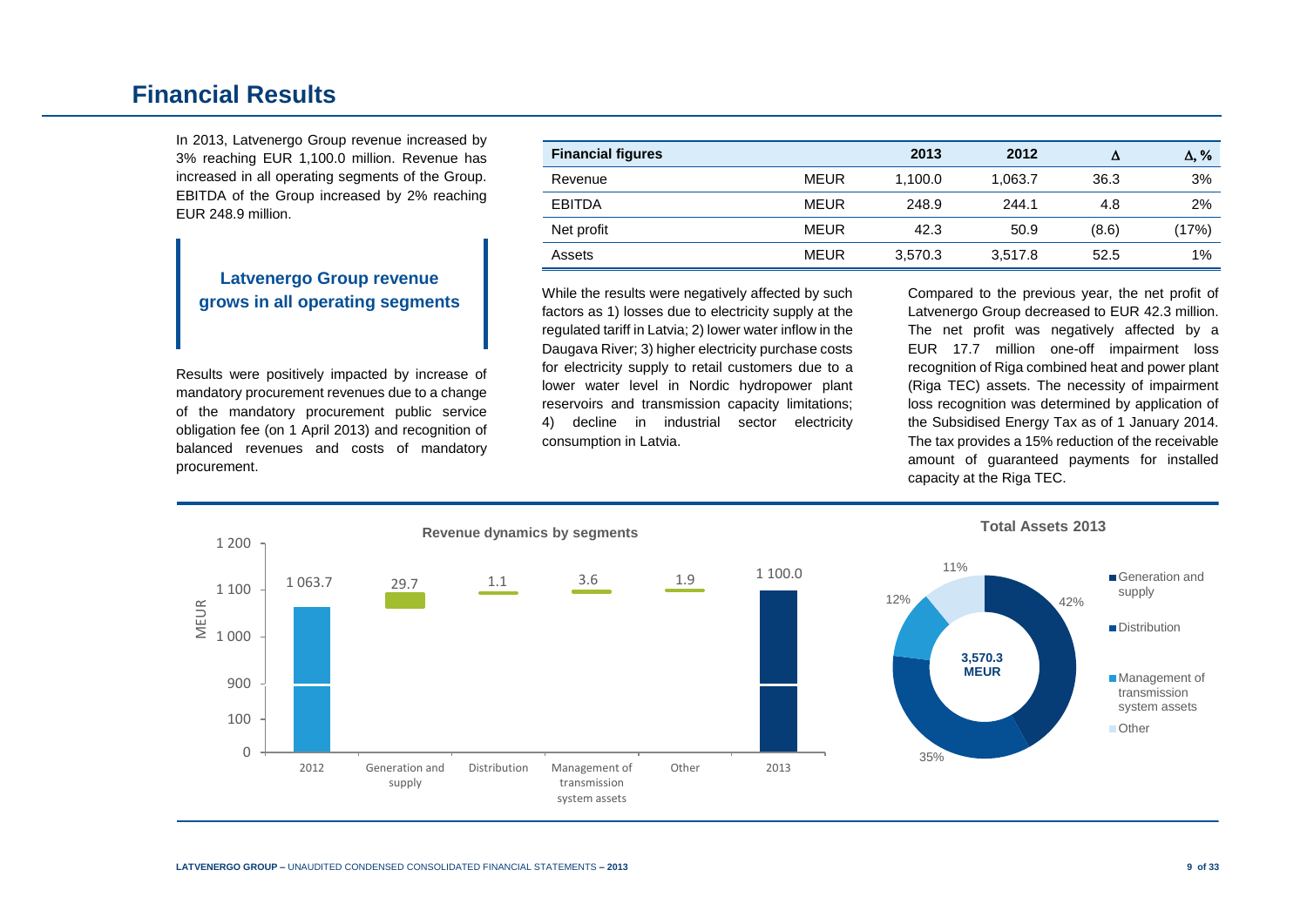# **Generation and Supply**





The generation and supply is the largest operating segment of Latvenergo Group both by revenue and EBITDA. 85% of the segment revenue consists of revenues from electricity and related services, 15% – from thermal energy.

# **Latvenergo Group – the largest electricity supplier in the Baltics**

The results of the segment were affected by the same factors, which impact the results of the Group as mentioned above.

In 2013, a decrease of investments is due to a lower amount invested in reconstruction of Riga 2<sup>nd</sup> combined heat and power plant (Riga TEC-2) second power unit, which was commissioned in the 3Q 2013.

# **SUPPLY**

Latvenergo Group is the largest electricity supplier in the Baltics. In 2013, we have supplied 7,954 GWh of electricity to retail customer in the Baltics. The total electricity volume supplied by Latvenergo Group, compared to 2012, has decreased by 4% due to a decline in the industrial sector electricity consumption in Latvia.

In 2013, as a result of focused electricity trade activities, retail electricity supply volume in Lithuania and Estonia increased by 32% and exceeds a quarter of retail electricity supply, while the number of customers in neighbouring countries exceeds 20 thousands.

| <b>Operational figures</b> |             | 2013    | 2012    | Δ      | $\Delta$ , % |
|----------------------------|-------------|---------|---------|--------|--------------|
| Retail electricity supply  | GWh         | 7,954   | 8,287   | (333)  | (4%)         |
| Electricity generation     | GWh         | 4.854   | 5,077   | (223)  | (4% )        |
| Thermal energy generation  | GWh         | 2,566   | 2,712   | (146)  | (5%)         |
|                            |             |         |         |        |              |
| <b>Financial figures</b>   |             | 2013    | 2012    | Δ      | $\Delta$ , % |
| Revenue                    | <b>MEUR</b> | 773.8   | 744.0   | 29.8   | 4%           |
| <b>EBITDA</b>              | <b>MEUR</b> | 103.5   | 105.0   | (1.5)  | (1%)         |
| Assets                     | <b>MEUR</b> | 1,495.3 | 1,518.5 | (23.2) | (2%)         |
| Investments                | <b>MEUR</b> | 53.4    | 135.3   | (81.9) | (61%)        |
|                            |             |         |         |        |              |

**Electricity supply in Lithuania and Estonia exceeds ¼ of the retail electricity supply**

The total electricity supply volume in Lithuania and Estonia reached 2,081 GWh, which is approximately 674 GWh higher than the amount provided by competing electricity suppliers in Latvia.

Latvenergo Group electricity supply volume in Latvia is 5,873 GWh (market share – 81%), in Lithuania – 1,187 GWh (12%), and in Estonia – 894 GWh (11%). Latvenergo Group market share in the Baltics is 32%.

The major part or 70% of the total electricity retail supply were supplied in the open electricity market, while 30% – at the regulated tariff in Latvia.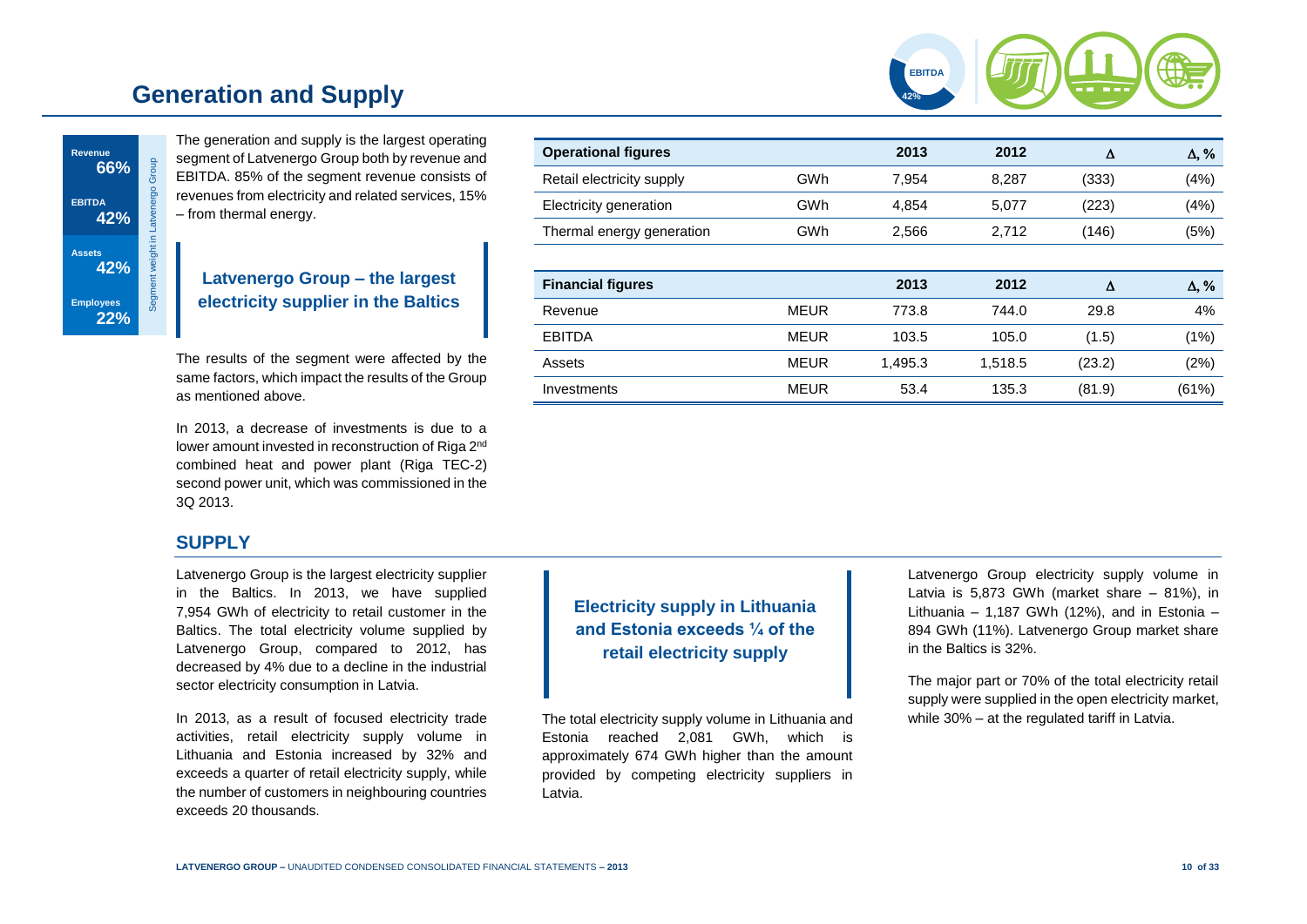# **Generation and Supply**

### **GENERATION**

In 2013, the total amount of electricity generated by the power plants of Latvenergo Group is 4,854 GWh. Compared to 2012, electricity output at Riga TEC increased by 39% or 548 GWh due to commissioning of the Riga TEC-2 second power unit and higher electricity price. While lower water inflow in the Daugava River determined a decrease of Daugavas HPPs output by 21% or 775 GWh.

The total electricity generation volume comprises 61% of electricity supply volume. 36% of the electricity supply volume are generated from renewable energy resources.

In 2013, the total amount of thermal energy generated by Latvenergo Group was 2,566 GWh, which, compared to the previous year, was 5% lower due to a higher average temperature in Riga during the heating season (October – April): according to the data provided by the Central Statistical Bureau of the Republic of Latvia, it was +1.7 $\circ$ C (2012: +1.2 $\circ$ C).

On 16 August 2013, the support scheme for electricity generation in cogeneration plants with installed capacity above 4 MW has been changed. Further on, the compensation for cogeneration plant variable costs above the market price will be removed and fixed capacity payments will be retained at adjusted amount. Due to the amendments to the support scheme, Latvenergo AS is adjusting the operating modes of cogeneration plants, i.e. reducing the generation scale in cogeneration plants under adverse electricity and natural gas market conditions, so as to avoid a significant adverse impact on the financial results of Latvenergo Group.

| <b>Operational figures</b>         |     | 2013  | 2012  | Δ     | $\Delta$ , % |
|------------------------------------|-----|-------|-------|-------|--------------|
| Retail electricity supply          | GWh | 7.954 | 8.287 | (333) | (4%)         |
| Electricity generation             | GWh | 4.854 | 5,077 | (223) | (4%)         |
| Daugava HPPs                       | GWh | 2,852 | 3,627 | (775) | (21%)        |
| Riga TEC                           | GWh | 1,957 | 1.409 | 548   | 39%          |
| Small plants                       | GWh | 46    | 41    | 5     | 12%          |
| Thermal energy generation          | GWh | 2,566 | 2.712 | (146) | (5%)         |
| Riga TEC                           | GWh | 2,305 | 2,446 | (141) | (6%)         |
| Liepaja plants and small<br>plants | GWh | 262   | 266   | (4)   | (2%)         |

**42% EBITDA**

In addition to the amendments mentioned above, to limit the increase of the mandatory procurement public service obligation fee for electricity consumers in Latvia, a subsidised energy tax (SET) is introduced for a four-year period as of 1 January 2014. For gas-fired cogeneration plants a 15% applies to the received support amount. In the following years this will imply a decline in revenues of the generation and supply segment. In 2013, a one-off impairment loss in the amount of EUR 17.7 million has been recognised.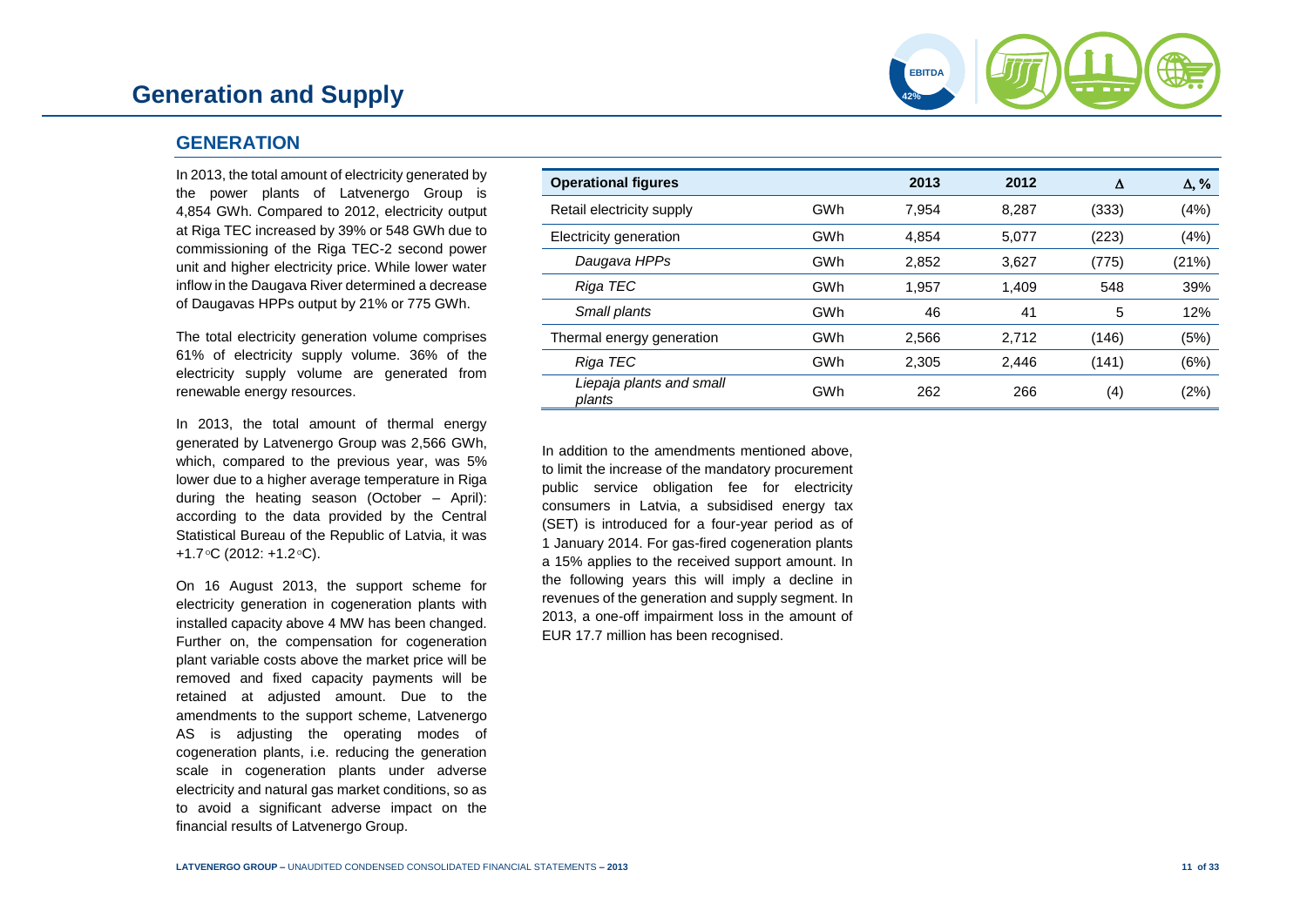

# **MANDATORY PROCUREMENT**

According to the conditions of the public trader licence, Latvenergo AS acts as a public trader and is committed to purchase electricity from generators (including power plants of Latvenergo Group), which have a granted right to supply the generated electricity for the mandatory procurement under electricity purchase tariffs set by legislation.

# **Latvenergo weight in the eligible costs of mandatory procurement decreased to 38%**

Mandatory procurement costs above the market price are covered through a mandatory procurement public service obligation fee charged to the end users in Latvia. The mandatory procurement public service obligation fee is determined based on the actual costs in the preceding year and approved by the PUC. Changes enter into force on 1 April of the following year.

|                                                       |             | 2013    | 2012    | Δ      | $\Delta$ , % |
|-------------------------------------------------------|-------------|---------|---------|--------|--------------|
| Mandatory procurement revenues                        | <b>MEUR</b> | 164.9   | 121.6   | 43.3   | 36%          |
| Accrued public service obligation<br>fee revenues     | <b>MEUR</b> | 45.0    |         | 45.0   |              |
| Mandatory procurement costs<br>above the market price | MEUR        | (209.9) | (189.0) | (20.9) | 11%          |
| Latvenergo AS                                         | <b>MEUR</b> | (79.6)  | (79.5)  | 0.1    | 0%           |
| other generators                                      | <b>MEUR</b> | (130.3) | (109.4) | (20.9) | 19%          |
| <b>Difference</b>                                     | <b>MEUR</b> | 0.0     | (67.3)  | 67.3   | $(100\%)$    |

In 2013, for Latvenergo AS as a public trader, revenues from the mandatory procurement have increased due to an increase of the mandatory procurement public service obligation fee from 17.5 EUR/MWh to 26.9 EUR/MWh as of 1 April 2013. Also, taking into account the amendments to administration of mandatory procurement, EUR 45.0 million accrued public service obligation fee revenues were recognised in the results of 2013, thus balancing revenues and costs of mandatory procurement.

In 2013, the volume procured from other generators increased by 231 GWh, reaching 1,286 GWh, thus having an impact on the increase of mandatory procurement costs above the market price. The major impact was left by procurement from biogas and biomass-fired power plants and cogeneration plants with an installed capacity below 4MW.

Weight of Latvenergo AS power plants in the eligible costs decreased to 38% (2012: 42%).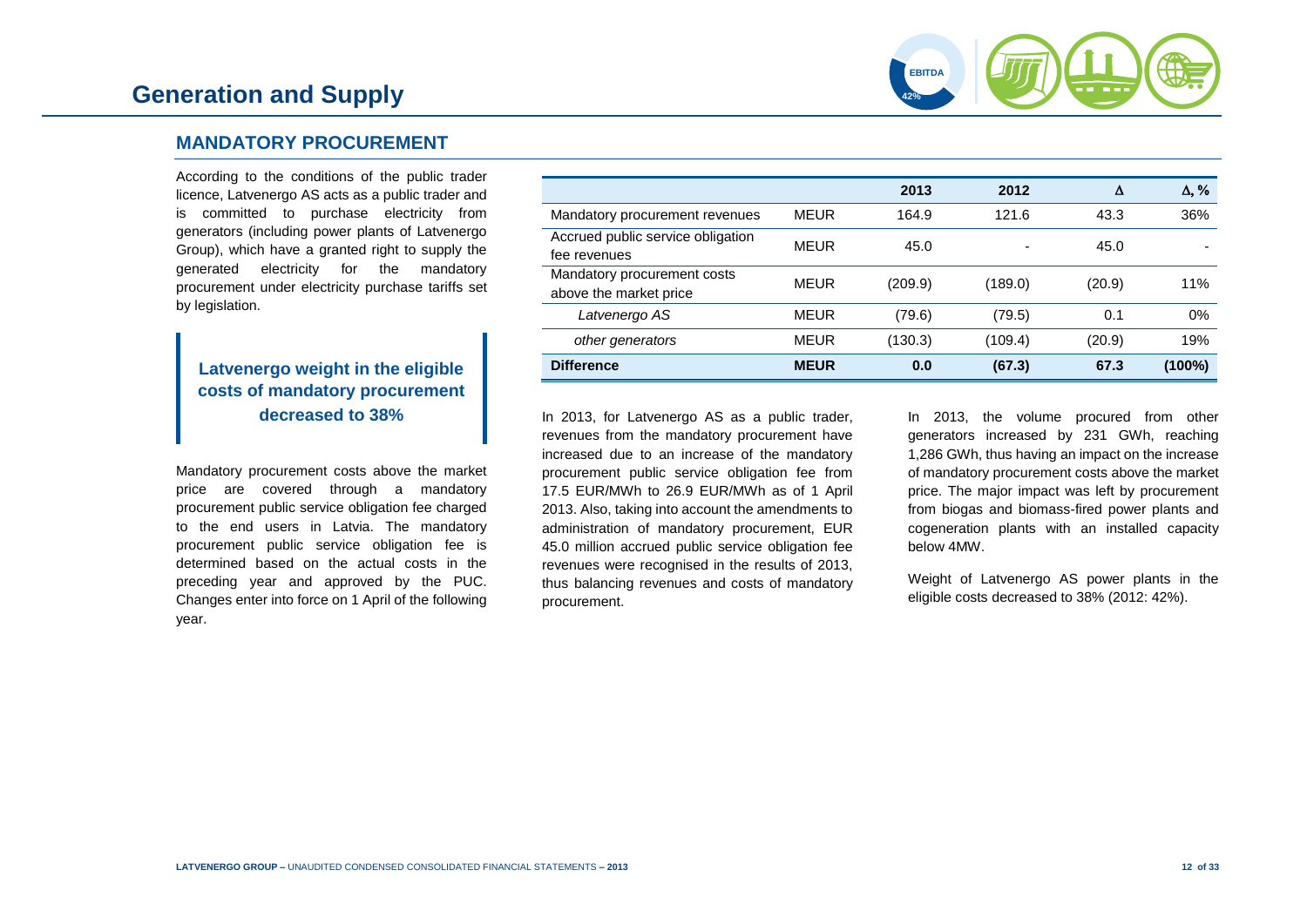# **Distribution**



**Revenue** Segment weight in Latvenergo Group **25% EBITDA 37% Assets 35% Employees 56%**

# **Total asset value of the segment exceeds EUR 1,250 million**

The distribution segment is the second largest segment of Latvenergo Group both by revenue and EBITDA. In 2013, the segment revenue has not changed significantly and was EUR 292.6 million, while the segment EBITDA increased by 6%, reaching EUR 91.0 million.

In 2013, investments in distribution assets increased by 7% to EUR 88,6 million. The total value of distribution assets reached EUR 1,252.0 million. During the following years, further large-scale investments are scheduled in order to modernize the network and increase safety of operations according to the needs of customers.

| <b>Operational figures</b> |             | 2013    | 2012    | Δ    | $\Delta$ , % |
|----------------------------|-------------|---------|---------|------|--------------|
| Electricity distributed    | GWh         | 6,447   | 6,468   | (21) | 0%           |
| Distribution losses        | GWh         | 361     | 432     | (71) | (16%)        |
| <b>Financial figures</b>   |             | 2013    | 2012    | Δ    | $\Delta$ , % |
| Revenue                    | <b>MEUR</b> | 292.6   | 291.4   | 1,2  | 0%           |
| <b>EBITDA</b>              | <b>MEUR</b> | 91.0    | 86.3    | 4,7  | 5%           |
| Assets                     | <b>MEUR</b> | 1.252.0 | 1,241.4 | 10,6 | $1\%$        |
| Investments                | <b>MEUR</b> | 88.6    | 83.2    | 5,4  | 7%           |

The distributed electricity volume is 6,447 GWh – in 2013 it has remained at the level of the previous year.

Results of the segment were positively impacted by EUR 3.5 million lower costs, also including decreased distribution losses. While the results of the segment were negatively affected by growth of transmission service costs by EUR 1.4 million.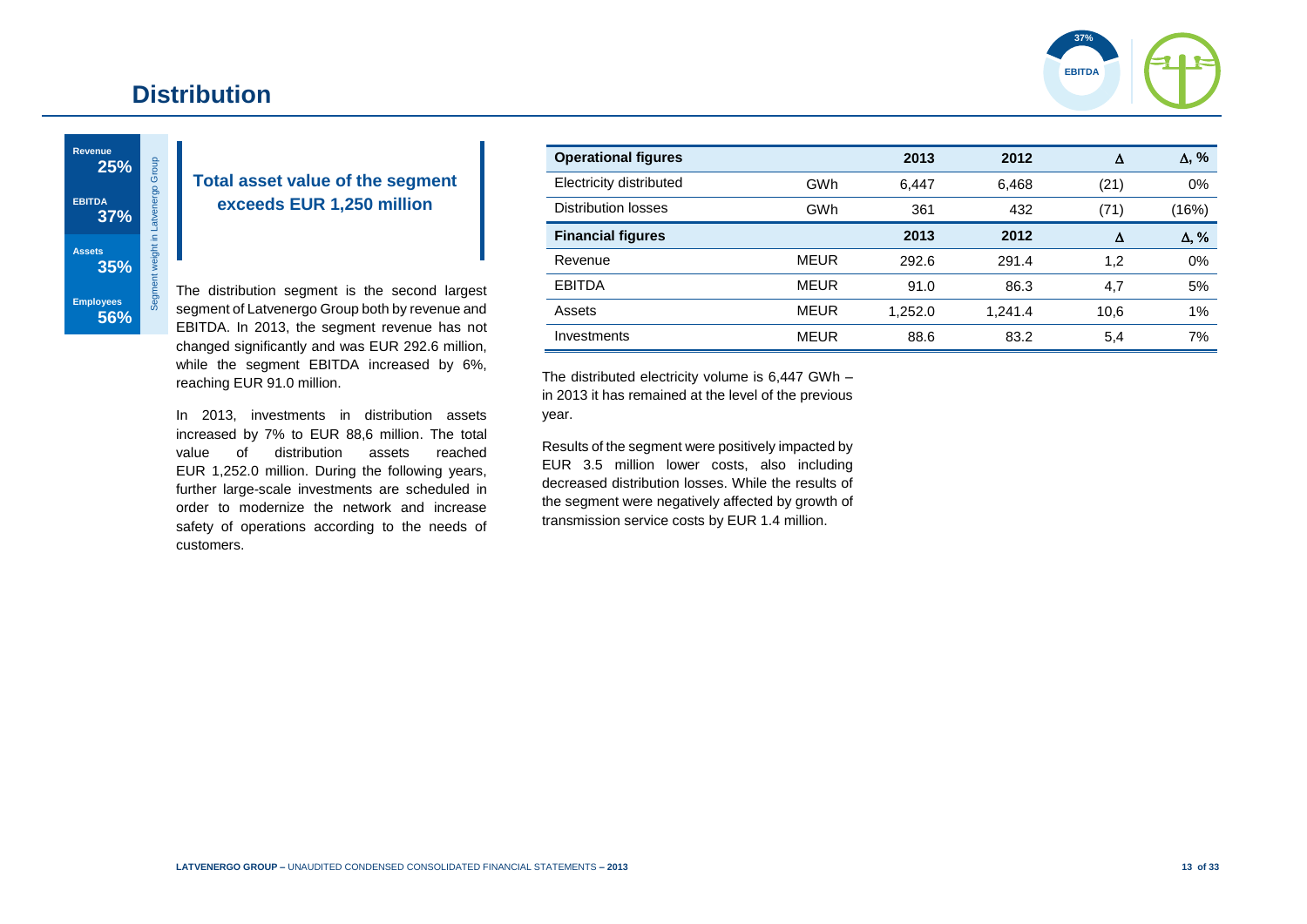

# **Management of Transmission System Assets**



# **Transmission segment revenue growth facilitates improvement of profitability ratios**

Revenue of the transmission system asset management segment forms 5% of Latvenergo Group revenue. In 2013, the revenue of the segment increased by 7% to EUR 58.4 million, while EBITDA increased by 8%, reaching EUR 37.9 million.

The growth of revenue is determined by a gradual inclusion of the value of regulatory asset revaluation reserve into the lease.

| <b>Financial figures</b> |             | 2013  | 2012  | Δ    | $\Delta$ , % |
|--------------------------|-------------|-------|-------|------|--------------|
| Revenue                  | <b>MEUR</b> | 58.4  | 54.8  | 3.6  | 7%           |
| <b>EBITDA</b>            | <b>MEUR</b> | 37.9  | 35.0  | 2.9  | 8%           |
| Assets                   | <b>MEUR</b> | 431.2 | 383.7 | 47.5 | 12%          |
| Investments              | <b>MEUR</b> | 69.6  | 33.4  | 36.2 | 109%         |

Likewise, compared to the previous year, the asset value has increased by 12%, reaching EUR 431.2 million due to investments. It is expected that investments in the *Kurzeme Ring* project will continuously exceed depreciation, thus resulting in a further increase of the segment asset value.

In 2013, the return on transmission system assets<sup>1</sup> was 3.5%. It is expected that improvement of profitability ratios will continue gradually approaching the industry averages.

l

<sup>&</sup>lt;sup>1</sup>Return on segment assets  $-$  operating profit of the segment / average segment assets ((assets at the beginning of the year + assets at the end of the year) /2)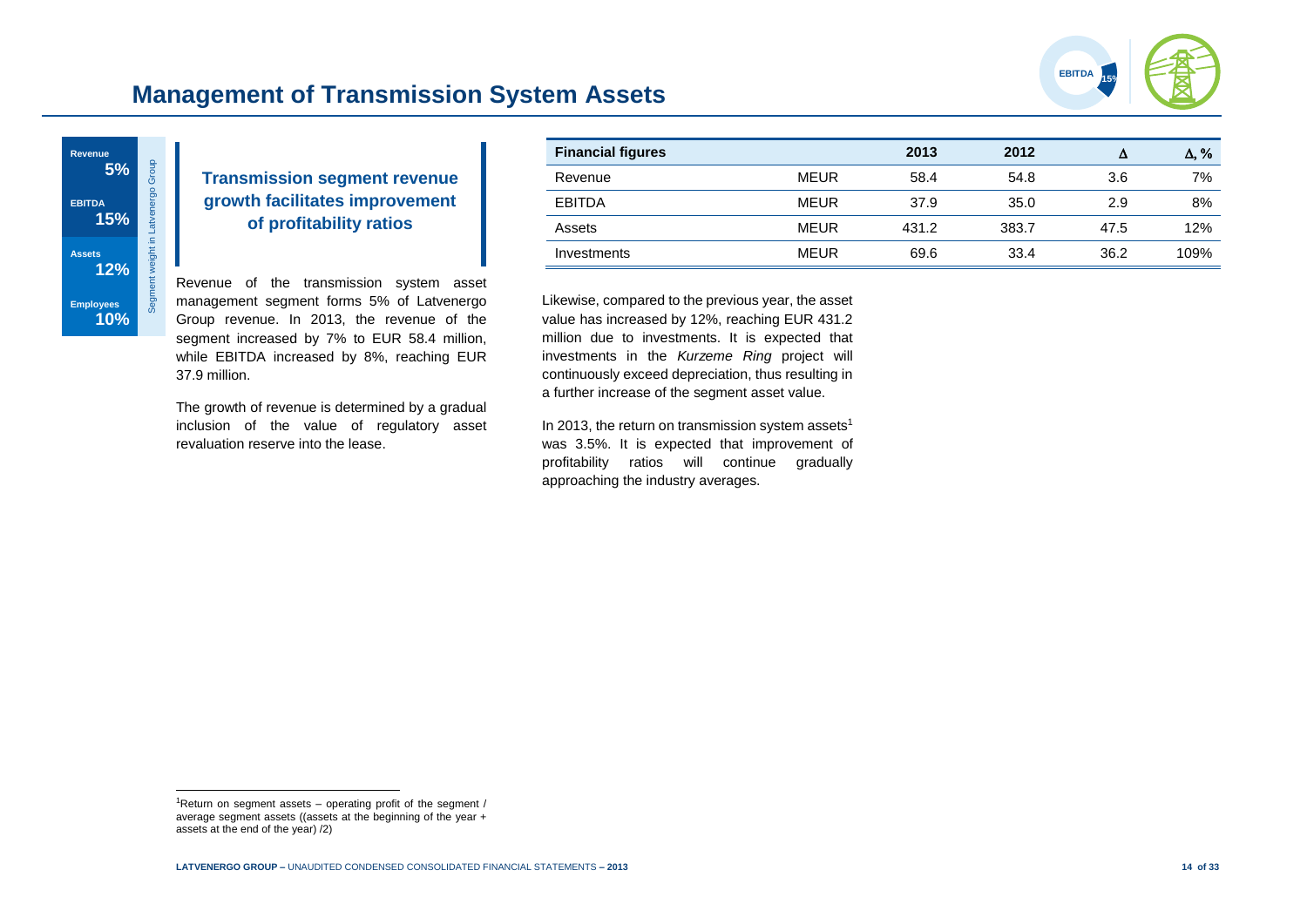# **Investments**

In 2013, the total amount of investments was EUR 225.5 million, of which EUR 53.4 million were made in generation assets, EUR 88.6 million – in distribution assets, and EUR 69.6 million – in transmission system assets. Compared to 2012, a 15% decrease of investments is mainly due to a lower amount invested in reconstruction of the Riga TEC-2 second power unit.

# **The Riga TEC-2 second power unit is commissioned**

To improve the quality of network services and technical parameters, we continue to increase investments in network assets. In 2013, the amount invested in the networks increased by EUR 41.7 million, comprising 70% of the total investments.

#### **Investment projects:**

#### Reconstruction project of the Riga TEC-2 power unit

In late 2013, the Riga TEC-2 second power unit (electrical capacity  $-$  420 MW<sub>el</sub>, thermal capacity  $-$ 270 MW<sub>th in</sub> cogeneration mode) was commissioned, completing the reconstruction project of Riga TEC-2, which has become the most effective and up-to date combined-cycle heat and power plant (CHPP) in the Baltics. From now on the Group possesses the basis-load capacity in order to fully cover Latvian electricity consumption in case if the electricity import price is higher than variable costs at CHPPs.

Also, due to reconstruction we have increased power supply safety, improved electricity generation efficiency parameters and met the environmental requirements. The total construction costs of the power unit are EUR 320 million.



#### NORDBALT-02-330kV *Kurzeme Ring*

The *Kurzeme Ring* project is part of the international energy infrastructure development project *NordBalt*. It provides for strengthening of the transmission network in the western region of Latvia. The total costs of the project until mid-2014 is estimated at EUR 94.2 million. EUR 50.9 million were invested in 2013. The completed workload was EUR 83.4 million as of 31 December 2013.

#### Daugava HPPs hydropower unit reconstruction programme

The programme provides for the reconstruction of 11 hydropower units. The programme is scheduled for completion until 2022, with the estimated total reconstruction costs exceeding EUR 200 million. The reconstruction programme is in its initial stage – the completed workload within the contract reached EUR 8.9 million as of 31 December 2013. In 2013, within the framework of reconstruction, a contract for replacement of Plavinu HPP hydropower units N1 and N3 has been concluded, the total costs of which are estimated up to EUR 28.1 million. The reconstruction will provide for further 40-year operation of hydropower units.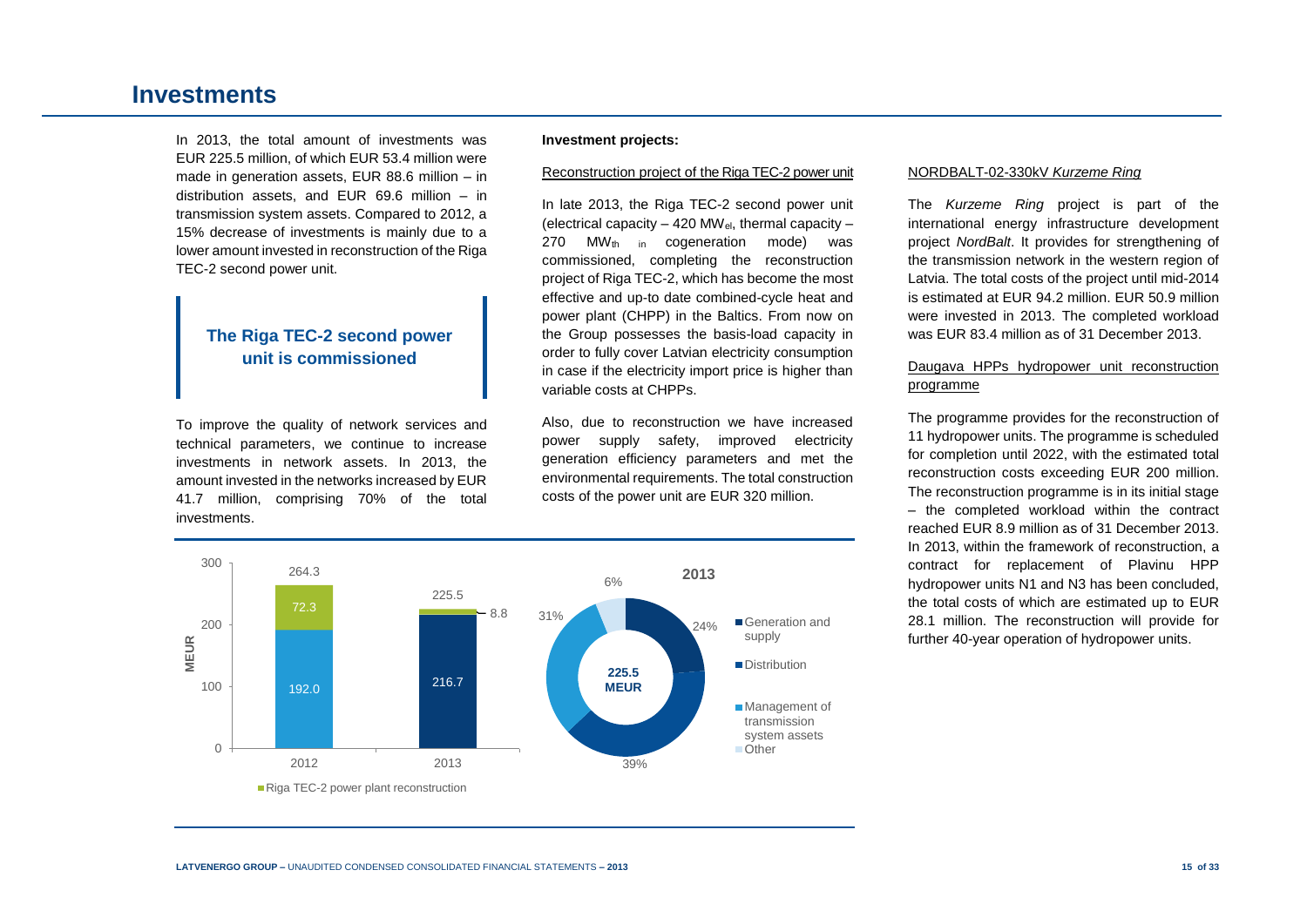# **Funding and Liquidity**

We have diversified the borrowing sources by issuing bonds - the total amount of bonds issued reaches EUR 105 million.

In 2013, we have issued bonds in the amount of EUR 50 million with 5-year maturity and of EUR 35 million with 7-year maturity.

# **Total amount of bonds issued reaches EUR 105 million**

In order to implement the investment programme and fulfil its commitments, Latvenergo Group maintains sufficient liquidity reserves and good liquidity ratios. As at 31 December 2013, the current assets (cash and short term deposits up to 3 months) of Latvenergo Group reached EUR 255.4 million (31 December 2012: EUR 242.5 million), while the current ratio<sup>2</sup> was 1.5 (1.3).

As at 31 December 2013, the Group borrowings were EUR 944.7 million (EUR 847.0 million). All borrowings are denominated in the Euro currency. The weighted average repayment period remains at the previous year level – 4.4 years. In December 2013, Latvenergo AS has initiated the procurement process for attracting borrowed capital in the form of bank loans up to EUR 150 million. The funds are intended for financing of 2014-2016 investment programme and for refinancing needs.



**Latvenergo Group debt repayment schedule**

Nearly all borrowings from financial institutions had a variable interest rate, comprising 3 to 6 month EURIBOR and margin rate. Taking into account the effect of interest rate swaps, 43% of the borrowings have a fixed interest rate with an average period of 2.1 years as at 31 December 2013.

In 2013, the effective weighted average interest rate (with interest rate swaps) was 2.5% (2.9%), ensuring sufficient debt service ratios (interest coverage ratio $3 - 4.9$ ).

The net borrowings of Latvenergo Group have increased due to investments in the reconstruction of the Riga TEC 2 second power unit and reached EUR 689.2 million (EUR 604.5 million) as at 31 December 2013, while the Net debt/EBITDA ratio was 2.8 (2.5). In 2013, all the binding financial covenants set in Latvenergo Group loan agreements have been met.

After the end of the reporting period, loan repayment period was prolonged. The term of a principal amount payment of EUR 36.7 million (in 2015) and of EUR 13.3 million (in 2016) was prolonged until 2018 thus reducing the loan refinancing risk in 2015.

In the beginning of 2013, the international rating agency Moody's Investors Service has reconfirmed Latvenergo AS credit rating Baa3 with a stable outlook.

l

<sup>2</sup> Current ratio: current assets / current liabilities

<sup>&</sup>lt;sup>3</sup> Interest coverage ratio: (net cash flow from operating activities – changes in working capital + interest expense) / interest expense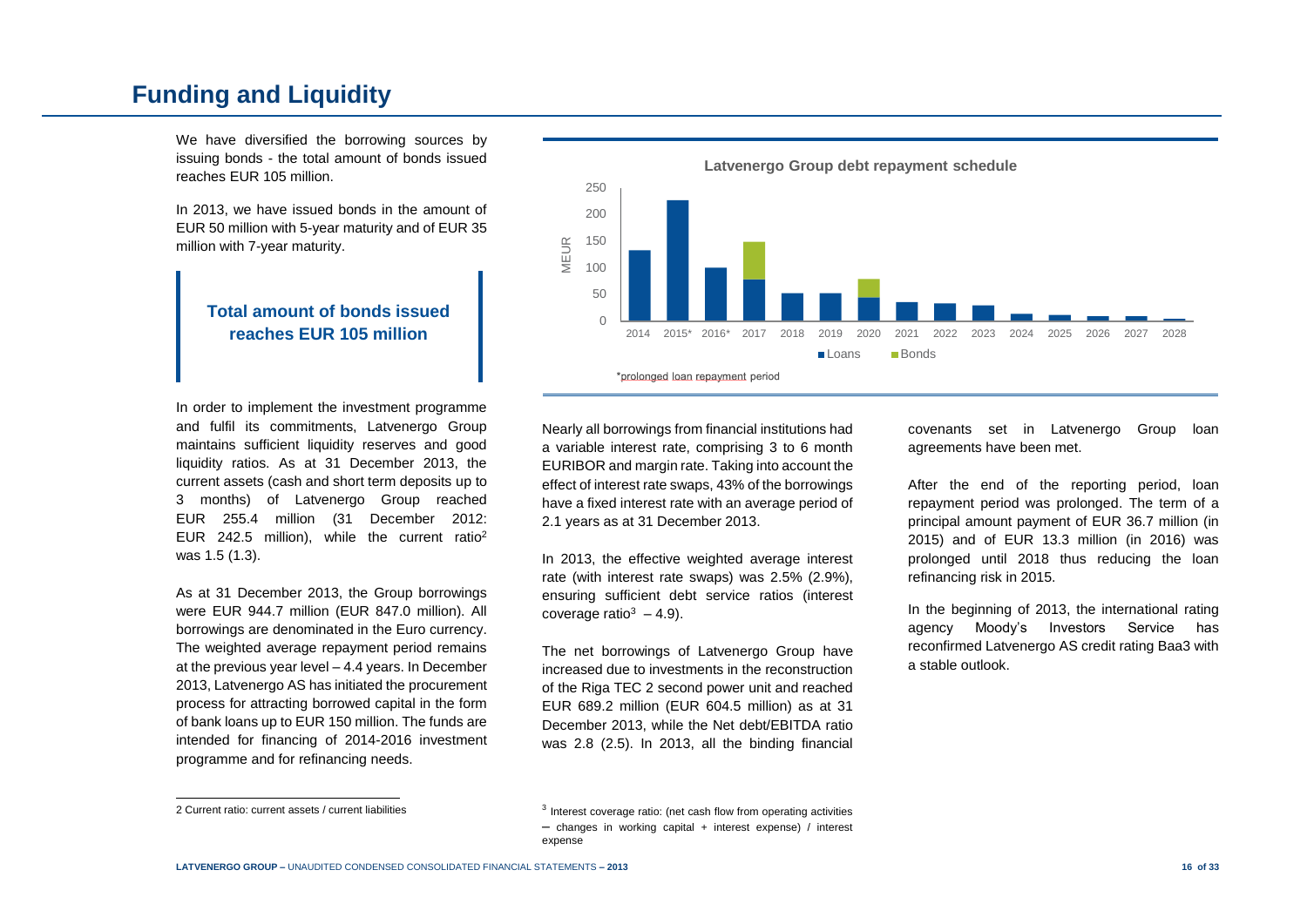# **Statement of Management Responsibility**

Based on the information available to the Management Board of Latvenergo AS, the *Latvenergo 2013 Annual Unaudited Condensed Consolidated Financial Statements*, including the Management Report, have been prepared in accordance with the applicable laws and regulations and in all material aspects give a true and fair view of the assets, liabilities, financial position and profit or loss of Latvenergo Group.

The Latvenergo *2013 Annual Unaudited Condensed Consolidated Financial Statements* are approved by the Management Board of Latvenergo AS on 18 February 2014.

# **THE MANAGEMENT BOARD OF LATVENERGO AS:**

Āris Žīgurs Chairman of the Board

Zane Kotāne Member of the Board

Uldis Bariss Member of the Board

Māris Kunickis Member of the Board

Arnis Kurgs Member of the Board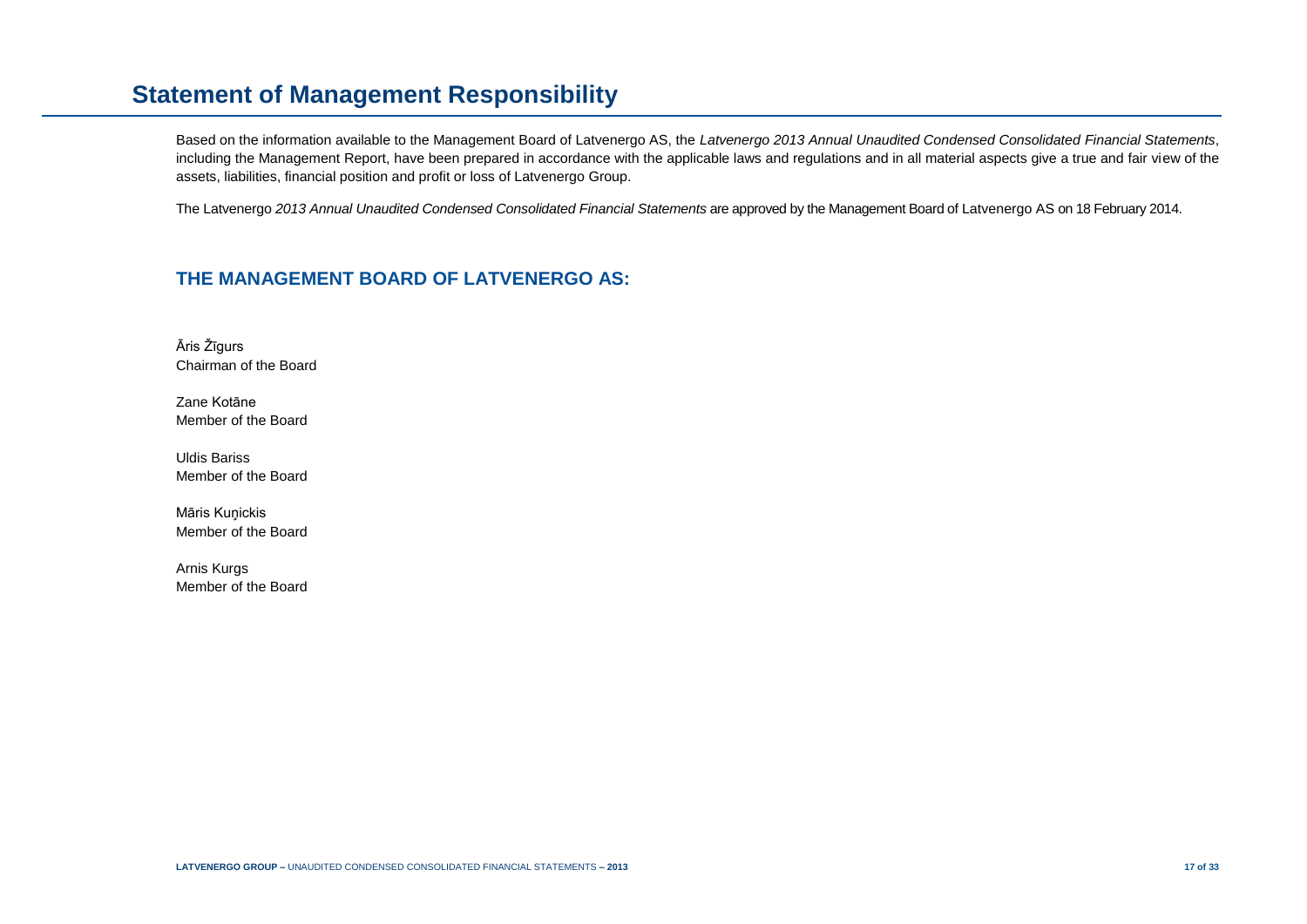# **INTERIM CONSOLIDATED INCOME STATEMENT**

**1 EUR = 0.702804 LVL**

|                                           | <b>Notes</b> | 2013           | 2012           | 2013           | 2012           |
|-------------------------------------------|--------------|----------------|----------------|----------------|----------------|
|                                           |              | <b>LVL'000</b> | <b>LVL'000</b> | <b>EUR'000</b> | <b>EUR'000</b> |
| Revenue                                   | 5            | 773,112        | 747,566        | 1,100,039      | 1,063,691      |
| Other income                              |              | 9,957          | 2,271          | 14,168         | 3,231          |
| Materials, consumables and supplies       | 6            | (499, 707)     | (472, 031)     | (711, 019)     | (671, 640)     |
| Personnel expenses                        |              | (67,053)       | (64, 152)      | (95, 408)      | (91, 280)      |
| Depreciation, amortisation and impairment |              | (131, 848)     | (122,196)      | (187, 603)     | (173,869)      |
| Other operating expenses                  |              | (41, 416)      | (42,097)       | (58, 930)      | (59, 899)      |
| <b>Operating profit</b>                   |              | 43,045         | 49,361         | 61,247         | 70,234         |
| Finance income                            |              | 3,173          | 3,705          | 4,515          | 5,272          |
| Finance costs                             |              | (12, 515)      | (11,250)       | (17, 807)      | (16,007)       |
| Share of profit of an associate           |              | 680            | 253            | 968            | 360            |
| Profit before income tax                  |              | 34,383         | 42,069         | 48,923         | 59,859         |
| Income tax                                |              | (4,647)        | (6,328)        | (6,612)        | (9,003)        |
| Profit for the year                       |              | 29,736         | 35,741         | 42,311         | 50,856         |

# **INTERIM CONSOLIDATED STATEMENT OF COMPREHENSIVE INCOME**

**1 EUR = 0.702804 LVL**

|                                                                      | 2013           | 2012           | 2013           | 2012           |
|----------------------------------------------------------------------|----------------|----------------|----------------|----------------|
|                                                                      |                |                |                |                |
|                                                                      | <b>LVL'000</b> | <b>LVL'000</b> | <b>EUR'000</b> | <b>EUR'000</b> |
|                                                                      |                |                |                |                |
| Profit for the year                                                  | 29,736         | 35,741         | 42.311         | 50,856         |
| Other comprehensive income / (loss)                                  |                |                |                |                |
| Gain on revaluation of PPE                                           | 69             | 68,829         | 98             | 97,935         |
| Income on currency translation differences                           | 10             |                | 14             |                |
| Income / (loss) from change in hedge reserve                         | 6,215          | (4,883)        | 8,843          | (6,948)        |
| Losses as a result of changes in actuarial assumptions on provisions |                |                |                |                |
| for post-employment benefits                                         | (216)          |                | (308)          |                |
| Other comprehensive income for the year                              | 6,078          | 63.946         | 8,647          | 90,987         |
| Total comprehensive income for the year                              | 35,814         | 99,687         | 50,958         | 141.843        |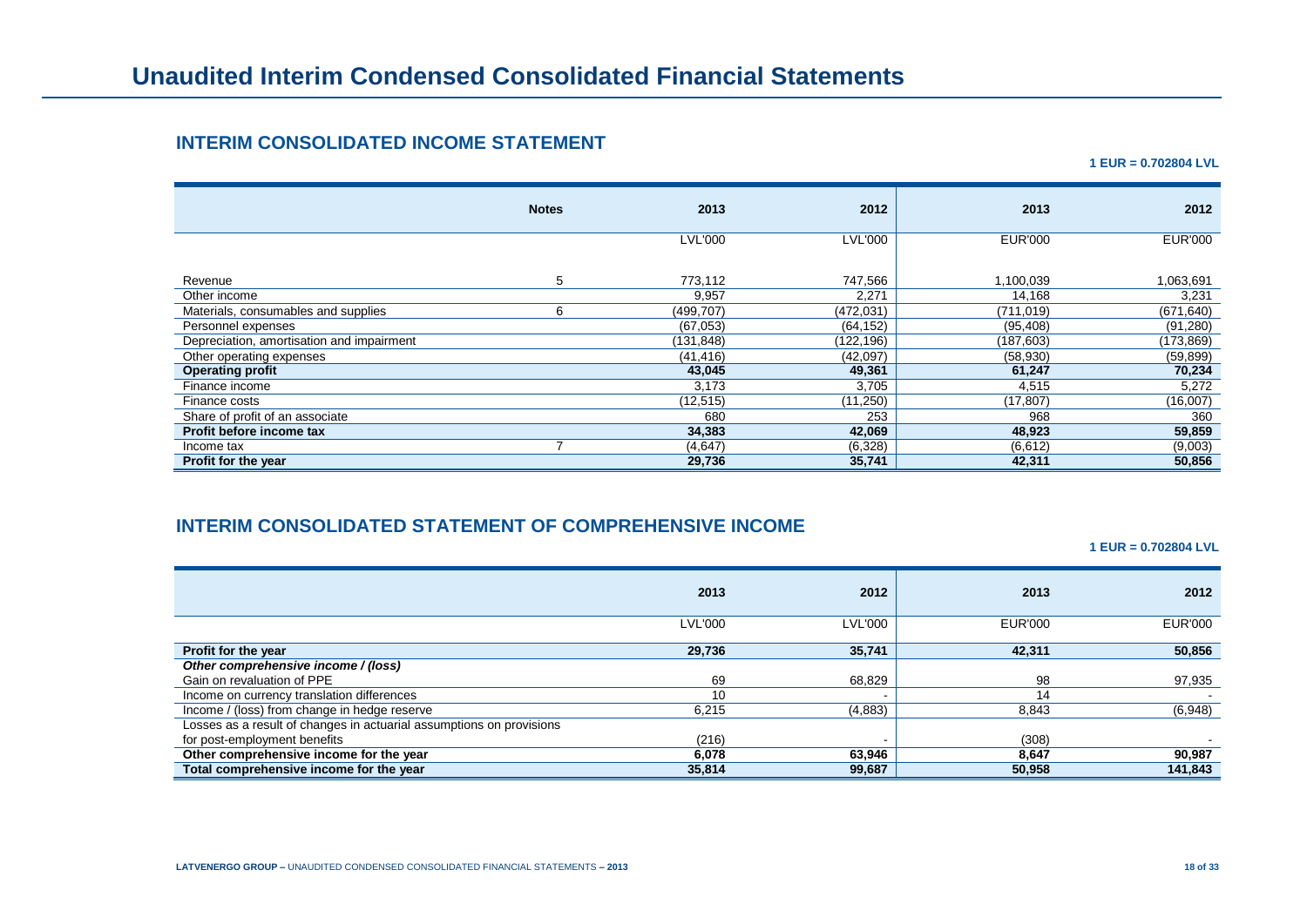# **INTERIM CONSOLIDATED STATEMENT OF FINANCIAL POSITION 1 EUR = 0.702804 LVL**

|                                                           | <b>Notes</b>    | 31/12/2013      | 31/12/2012      | 31/12/2013      | 31/12/2012     |
|-----------------------------------------------------------|-----------------|-----------------|-----------------|-----------------|----------------|
|                                                           |                 | <b>LVL'000</b>  | <b>LVL'000</b>  | <b>EUR'000</b>  | <b>EUR'000</b> |
| <b>ASSETS</b>                                             |                 |                 |                 |                 |                |
| <b>Non-current assets</b>                                 |                 |                 |                 |                 |                |
| Intangible assets and PPE                                 | 8               | 2.177.220       | 2.153.881       | 3.097.905       | 3.064.697      |
| Investment property                                       |                 | 1,035           | 1,116           | 1,473           | 1,588          |
| Investments in associates and other financial investments |                 | $\overline{29}$ | 4,948           | 41              | 7,040          |
| Held-to-maturity financial assets                         |                 | 20,092          | 20,134          | 28,588          | 28,649         |
| Other non-current assets                                  |                 | 40              | $\overline{32}$ | $\overline{57}$ | 45             |
| <b>Total non-current assets</b>                           |                 | 2,198,416       | 2,180,111       | 3,128,064       | 3,102,019      |
| <b>Current assets</b>                                     |                 |                 |                 |                 |                |
| Inventories                                               | $\overline{9}$  | 15,210          | 15.604          | 21.642          | 22.203         |
| Trade and other receivables                               | 10              | 110,016         | 101,913         | 156,538         | 145,008        |
| Current financial investments                             |                 | 5,598           |                 | 7,965           |                |
| <b>Financial assets</b>                                   |                 | 434             | 4.237           | 618             | 6.029          |
| Cash and cash equivalents                                 | $\overline{11}$ | 179,512         | 170,425         | 255,423         | 242,493        |
| <b>Total current assets</b>                               |                 | 310.770         | 292.179         | 442.186         | 415,733        |
| <b>TOTAL ASSETS</b>                                       |                 | 2,509,186       | 2,472,290       | 3,570,250       | 3,517,752      |
| <b>EQUITY</b>                                             |                 |                 |                 |                 |                |
| Share capital                                             |                 | 905.219         | 904.605         | 1.288.011       | 1.287.137      |
| Non-current assets revaluation reserve                    |                 | 465.349         | 465,738         | 662.132         | 662,685        |
| Hedge reserve                                             |                 | (6,914)         | (13, 130)       | (9,838)         | (18, 682)      |
| Other reserves                                            |                 | 88              | 77              | 125             | 110            |
| <b>Total reserves</b>                                     |                 | 458,523         | 452,685         | 652,419         | 644,113        |
| Retained earnings                                         |                 | 49.893          | 49.761          | 70.991          | 70.803         |
| Non-controlling interest                                  |                 | 4,536           | 3,459           | 6,454           | 4,922          |
| <b>Total equity</b>                                       |                 | 1,418,171       | 1,410,510       | 2,017,875       | 2,006,975      |
| <b>LIABILITIES</b>                                        |                 |                 |                 |                 |                |
| <b>Non-current liabilities</b>                            |                 |                 |                 |                 |                |
| <b>Borrowings</b>                                         | 12              | 492,237         | 506,797         | 700,390         | 721.107        |
| Issued debt securities (bonds)                            | $\overline{12}$ | 73,655          | 14,033          | 104,802         | 19,967         |
| Deferred income tax liabilities                           |                 | 189.153         | 187.822         | 269.140         | 267.246        |
| Provisions                                                | $\overline{13}$ | 10,962          | 10,508          | 15,598          | 14,952         |
| Derivative financial instruments                          |                 | 4,384           | 12,555          | 6.238           | 17,864         |
| Other liabilities and deferred income                     |                 | 119,476         | 105,425         | 169,999         | 150,007        |
| <b>Total non-current liabilities</b>                      |                 | 889,867         | 837,140         | 1,266,167       | 1,191,143      |
| <b>Current liabilities</b>                                |                 |                 |                 |                 |                |
| <b>Borrowings</b>                                         | 12              | 97,528          | 74,405          | 138,770         | 105,869        |
| Issued debt securities (bonds)                            | $\overline{12}$ | 488             | $\overline{13}$ | 694             | 18             |
| Derivative financial instruments                          |                 | 12.085          | 12.144          | 17.196          | 17.279         |
| Trade and other current liabilities, deferred income      |                 | 90,590          | 135,986         | 128,898         | 193,491        |
| Current income tax liabilities                            |                 | 457             | 1,892           | 650             | 2,692          |
| Issued guarantees                                         |                 |                 | 200             |                 | 285            |
| <b>Total current liabilities</b>                          |                 | 201.148         | 224.640         | 286.208         | 319.634        |
| <b>Total liabilities</b>                                  |                 | 1,091,015       | 1,061,780       | 1,552,375       | 1,510,777      |
| <b>TOTAL EQUITY AND LIABILITIES</b>                       |                 | 2,509,186       | 2,472,290       | 3,570,250       | 3,517,752      |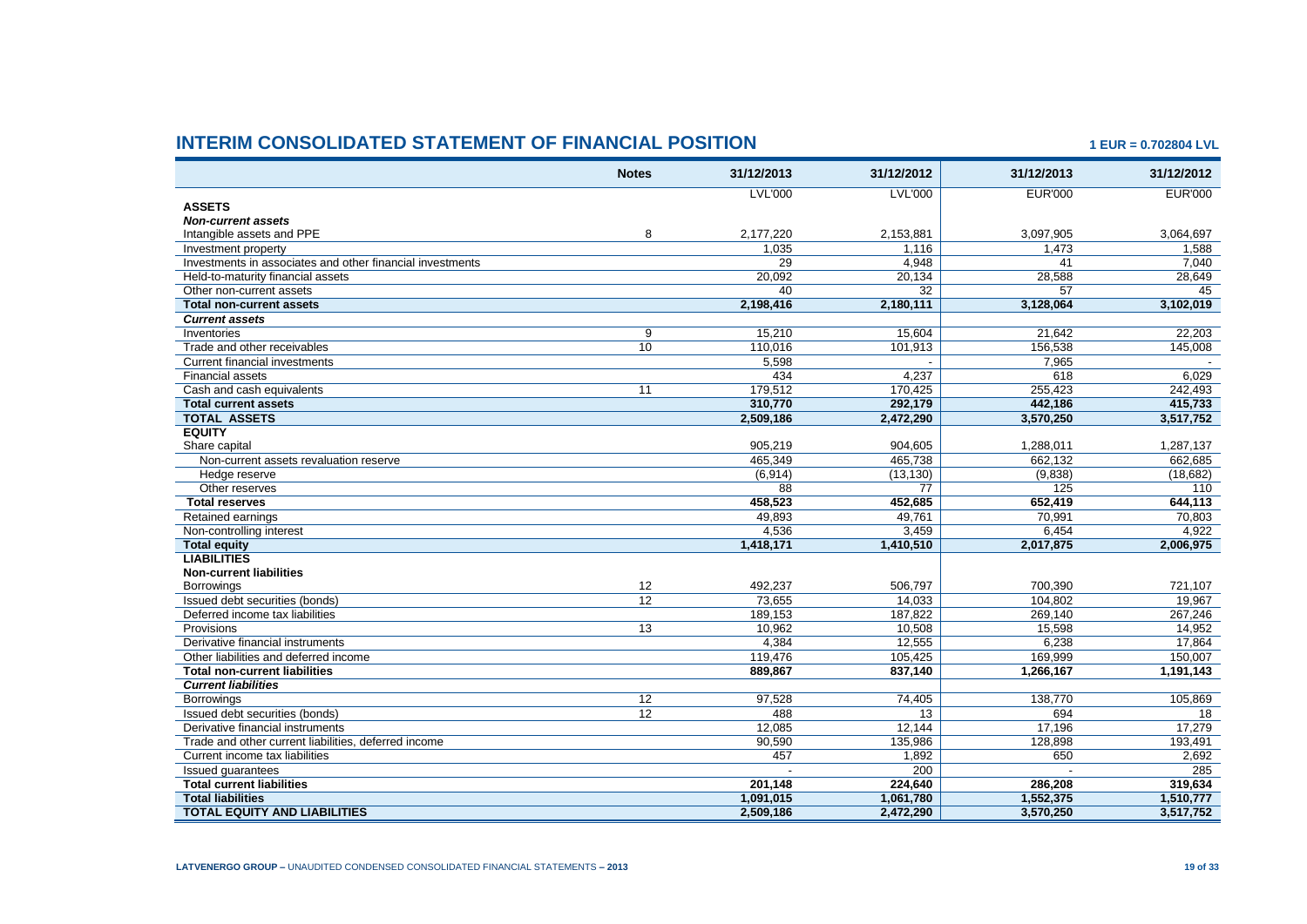# **INTERIM CONSOLIDATED STATEMENT OF CHANGES IN EQUITY**

**1 EUR = 0.702804 LVL**

|                            | Attributable to owners of the Parent<br>Company |                          |                             |                |                                 |                |                         | Attributable to owners of the Parent<br>Company |                             | Non-           |                          |                |
|----------------------------|-------------------------------------------------|--------------------------|-----------------------------|----------------|---------------------------------|----------------|-------------------------|-------------------------------------------------|-----------------------------|----------------|--------------------------|----------------|
|                            | <b>Share</b><br>capital                         | <b>Reserves</b>          | <b>Retained</b><br>earnings | <b>Total</b>   | Non-<br>controlling<br>interest | <b>TOTAL</b>   | <b>Share</b><br>capital | <b>Reserves</b>                                 | <b>Retained</b><br>earnings | <b>Total</b>   | controlling<br>interest  | <b>TOTAL</b>   |
|                            | <b>LVL'000</b>                                  | <b>LVL'000</b>           | <b>LVL'000</b>              | <b>LVL'000</b> | <b>LVL'000</b>                  | <b>LVL'000</b> | EUR'000                 | <b>EUR'000</b>                                  | EUR'000                     | <b>EUR'000</b> | <b>EUR'000</b>           | <b>EUR'000</b> |
| As at 31 December 2011     | 325,862                                         | 976,921                  | 45,773                      | 1,348,556      | 3,020                           | 1,351,576      | 463.660                 | 1,390,033                                       | 65,129                      | 1,918,822      | 4,297                    | 1,923,119      |
| Increase in share capital  | 578,743                                         | (577, 990)               |                             | 753            |                                 | 753            | 823.477                 | (822, 406)                                      |                             | 1,071          | $\overline{\phantom{a}}$ | 1,071          |
| Dividends for 2011         |                                                 |                          | (39,900)                    | (39,900)       |                                 | (39,900)       |                         |                                                 | (56, 773)                   | (56, 773)      | $\overline{\phantom{a}}$ | (56, 773)      |
| Transfer from reserves     | $\overline{\phantom{a}}$                        | (10, 257)                | 10,257                      | $\blacksquare$ | $\blacksquare$                  |                |                         | (14, 594)                                       | 14,594                      |                | $\blacksquare$           |                |
| Adjustments of revaluation |                                                 |                          |                             |                |                                 |                |                         |                                                 |                             |                |                          |                |
| reserve                    |                                                 | $\overline{\phantom{a}}$ | (1,606)                     | (1,606)        |                                 | (1,606)        |                         |                                                 | (2, 285)                    | (2, 285)       |                          | (2,285)        |
| Profit for the year        | $\blacksquare$                                  | $\blacksquare$           | 35,302                      | 35,302         | 439                             | 35,741         | $\sim$                  | $\sim$                                          | 50,231                      | 50.231         | 625                      | 50,856         |
| Other comprehensive income |                                                 |                          |                             |                |                                 |                |                         |                                                 |                             |                |                          |                |
| (loss) for the year        | $\blacksquare$                                  | 64,011                   | (65)                        | 63,946         |                                 | 63,946         | $\sim$                  | 91,080                                          | (93)                        | 90,987         | $\blacksquare$           | 90,987         |
| Total comprehensive        |                                                 |                          |                             |                |                                 |                |                         |                                                 |                             |                |                          |                |
| income for the year        | $\blacksquare$                                  | 64,011                   | 33,631                      | 97,642         | 439                             | 98,081         |                         | 91.080                                          | 47.853                      | 138,933        | 625                      | 139,558        |
| As at 31 December 2012     | 904,605                                         | 452,685                  | 49,761                      | 1,407,051      | 3,459                           | 1,410,510      | 1,287,137               | 644,113                                         | 70,803                      | 2,002,053      | 4,922                    | 2,006,975      |
|                            |                                                 |                          |                             |                |                                 |                |                         |                                                 |                             |                |                          |                |
| Increase in share capital  | 614                                             |                          |                             | 614            |                                 | 614            | 874                     |                                                 |                             | 874            |                          | 874            |
| Dividends for 2012         | $\blacksquare$                                  | $\blacksquare$           | (28, 547)                   | (28, 547)      | (220)                           | (28, 767)      |                         |                                                 | (40, 619)                   | (40, 619)      | (313)                    | (40, 932)      |
| Profit for the year        |                                                 | $\blacksquare$           | 28,439                      | 28,439         | 1,297                           | 29,736         |                         |                                                 | 40.466                      | 40,466         | 1,845                    | 42,311         |
| Other comprehensive income |                                                 |                          |                             |                |                                 |                |                         |                                                 |                             |                |                          |                |
| for the year               |                                                 | 5,838                    | 240                         | 6,078          |                                 | 6,078          |                         | 8,306                                           | 341                         | 8,647          |                          | 8,647          |
| <b>Total comprehensive</b> |                                                 |                          |                             |                |                                 |                |                         |                                                 |                             |                |                          |                |
| income for the year        |                                                 | 5,838                    | 28,679                      | 34,517         | 1,297                           | 35,814         |                         | 8,306                                           | 40.807                      | 49,113         | 1,845                    | 50,958         |
| As at 31 December 2013     | 905,219                                         | 458,523                  | 49,893                      | 1,413,635      | 4,536                           | 1,418,171      | 1,288,011               | 652,419                                         | 70,991                      | 2,011,421      | 6,454                    | 2,017,875      |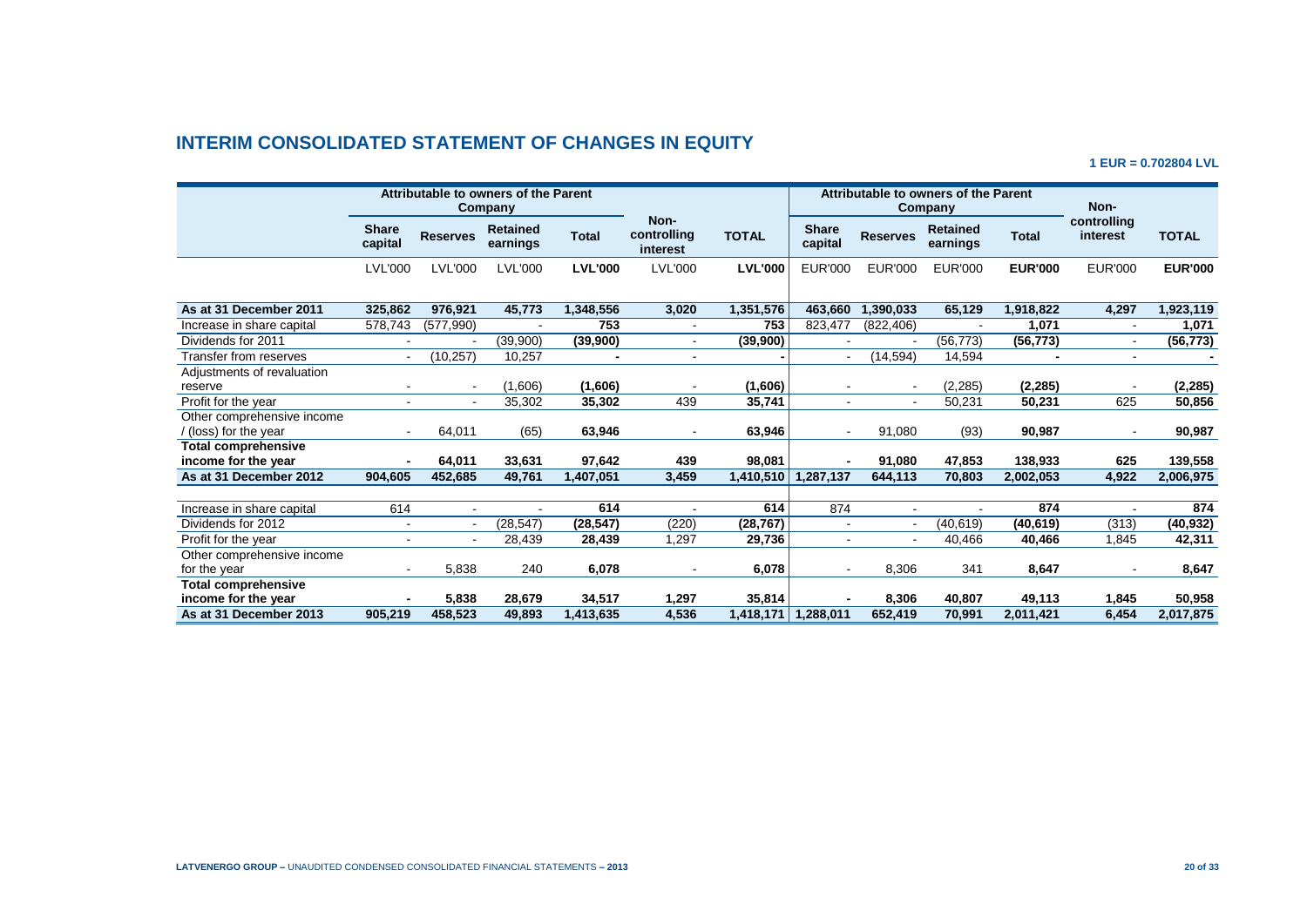# **INTERIM CONSOLIDATED STATEMENT OF CASH FLOWS**

**1 EUR = 0.702804 LVL**

|                                                                     | <b>Notes</b>    | 2013           | 2012           | 2013           | 2012           |
|---------------------------------------------------------------------|-----------------|----------------|----------------|----------------|----------------|
|                                                                     |                 | <b>LVL'000</b> | <b>LVL'000</b> | <b>EUR'000</b> | <b>EUR'000</b> |
| Cash flows from operating activities                                |                 |                |                |                |                |
| Profit before income tax                                            |                 | 34.383         | 42.069         | 48.923         | 59.859         |
| <b>Adjustments for:</b>                                             |                 |                |                |                |                |
| - Amortisation, depreciation, impairment loss of non-current assets |                 | 134,004        | 122,885        | 190,671        | 174,849        |
| - Net financial adjustments                                         |                 | 14,482         | 6,383          | 20,606         | 9,082          |
| - Other adjustments                                                 |                 | 162            | 150            | 231            | 214            |
| Increase in current assets                                          |                 | (6, 440)       | (5, 473)       | (9, 164)       | (7, 787)       |
| (Decrease) / increase in payables, accrued expense, deferred        |                 |                |                |                |                |
| income and other liabilities                                        |                 | (45,660)       | 18,520         | (64, 969)      | 26,352         |
|                                                                     |                 | 130,931        | 184,534        | 186,298        | 262,569        |
| Cash generated from operations<br>Interest paid                     |                 | (17, 113)      | (19, 141)      | (24, 350)      | (27, 235)      |
| Interest received                                                   |                 | 1.659          | 1,515          | 2,361          | 2,156          |
| Income tax paid                                                     |                 | (12, 488)      | (16, 139)      | (17,769)       | (22, 964)      |
| Net cash generated from operating activities                        |                 | 102.989        | 150,769        | 146,540        | 214,526        |
|                                                                     |                 |                |                |                |                |
| Cash flows from investing activities                                |                 |                |                |                |                |
| Purchase of intangible assets and PPE                               |                 | (147, 456)     | (175, 996)     | (209, 811)     | (250, 420)     |
| Proceeds on financing from EU funds                                 |                 | 7.125          | 2,416          | 10,138         | 3,438          |
| Net investments in held-to-maturity assets                          |                 | 42             | 41,348         | 60             | 58,832         |
| Net cash used in investing activities                               |                 | (140, 289)     | (132, 232)     | (199, 613)     | (188, 150)     |
| Cash flows from financing activities                                |                 |                |                |                |                |
| Proceeds on issued debt securities (bonds)                          | 12              | 59.621         | 14,020         | 84.833         | 19.949         |
| Proceeds on borrowings from credit institutions                     | $\overline{12}$ | 82,439         | 116,947        | 117,300        | 166,401        |
| Repayment of borrowings                                             | $\overline{12}$ | (73, 916)      | (48,056)       | (105, 173)     | (68, 378)      |
| Dividends paid to non-controlling interests                         |                 | (220)          |                | (313)          |                |
| Dividends paid*                                                     |                 | (21, 537)      | (39,900)       | (30, 644)      | (56, 773)      |
| Net cash used in financing activities                               |                 | 46,387         | 43,011         | 66,003         | 61,199         |
|                                                                     |                 |                |                |                |                |
| Net increase in cash and cash equivalents                           |                 | 9,087          | 61,548         | 12,930         | 87,575         |
| Cash and cash equivalents at the beginning of the year              | 11              | 170,425        | 108,877        | 242,493        | 154,918        |
| Cash and cash equivalents at the end of the year                    | 11              | 179,512        | 170,425        | 255,423        | 242,493        |

\* - dividends paid for 2012 in amount of LVL 7,010 thousand or EUR 9,974 thousand are settled by income tax overpayment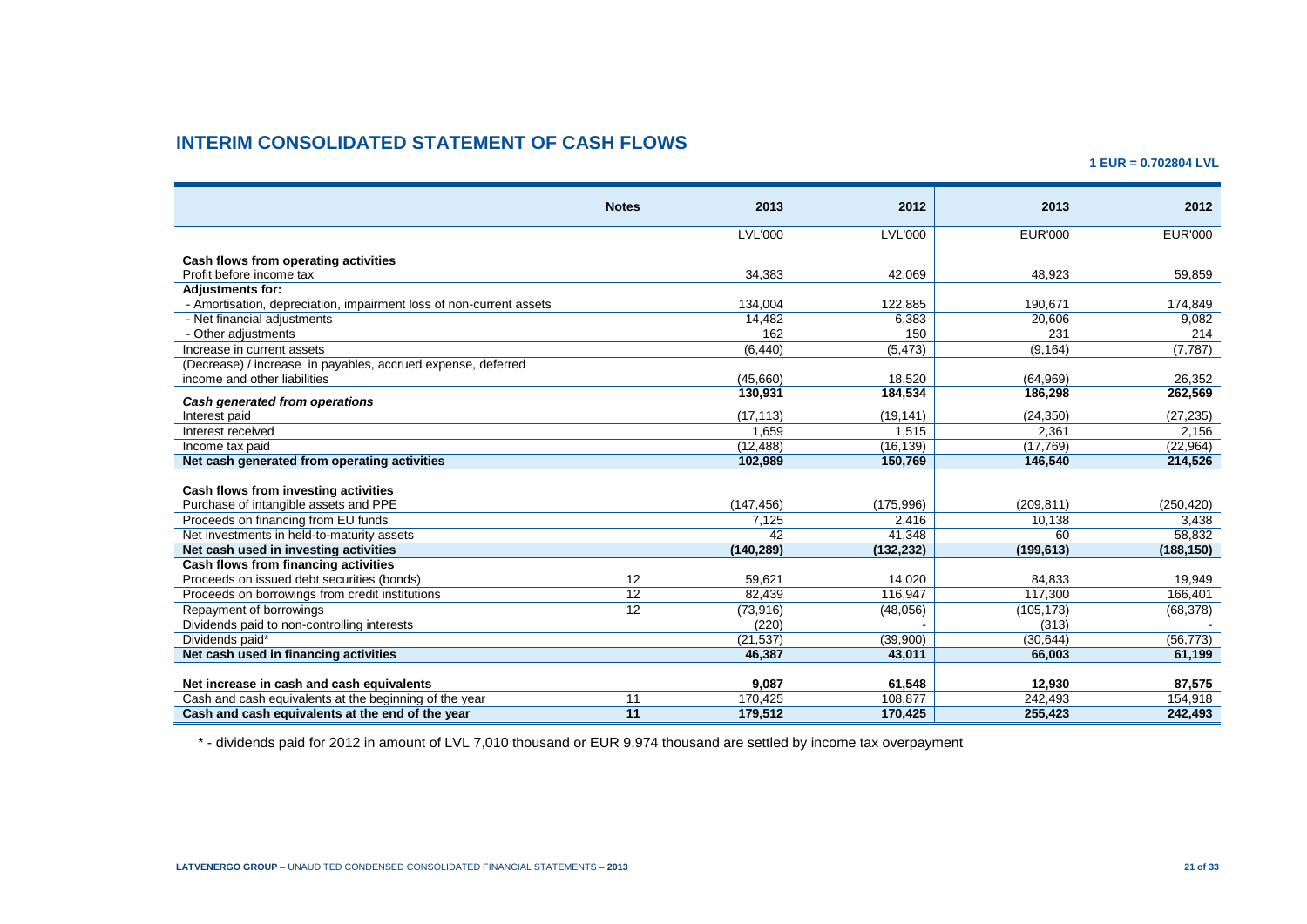# **Notes to the Unaudited Interim Condensed Consolidated Financial Statements**

#### **1. CORPORATE INFORMATION**

All shares of public limited company Latvenergo or Latvenergo AS (hereinafter – the Parent Company) are owned by the State of Latvia and are held by the Ministry of Economics of the Republic of Latvia. The registered address of the Company is 12 Pulkveža Brieža Street, Riga, LV-1230, Latvia. Pursuant to the Latvian Energy Law, Latvenergo AS is designated as national economy object of state importance and, therefore, is not subject to privatisation.

Latvenergo AS is engaged in the generation and supply of electricity and thermal energy in the territory of the Baltic states. Latvenergo AS is one of the largest corporate entities in Latvia.

Latvenergo AS heads the Latvenergo Group (hereinafter – the Group) that includes following subsidiaries:

- Sadales tīkls AS (18.09.2006.);
- Elektrum Eesti OÜ (27.06.2007.) and its subsidiary Elektrum Latvija SIA (18.09.2012.);
- Elektrum Lietuva UAB (07.01.2008.);
- Latvijas elektriskie tīkli AS (10.02.2011.);
- Liepājas enerģija SIA (06.07.2005.).

The Parent Company's associates:

 Nordic Energy Link AS carries out the functions of the operator of an interconnection power cable between Estonia and Finland;

 Pirmais Slēgtais Pensiju Fonds AS manages a defined-contribution corporate pension plan in Latvia.

On 26 September Shareholder's Meeting of Latvenergo AS decided to terminate Latvenergo AS participation in Nordic Energy Link AS. According to the Directive [2009/72/EC](http://eur-lex.europa.eu/LexUriServ/LexUriServ.do?uri=OJ:L:2009:211:0055:01:LV:HTML) of the European Parliament and of the Council of 13 July 2009 concerning common rules for the internal market in electricity and repealing Directive 2003/54/EC, Latvenergo AS, as electricity producer and trader, needs to perform activities so that after 31 December 2013 it would not be owner of the electricity transmission infrastructure. On 12 February 2014 the Cabinet of Ministers of the Republic of Latvia adopted decision No. 67 ..On Latvenergo AS termination of partnership in Nordic Energy Link AS".

2013 Unaudited Interim Condensed Consolidated Financial Statements were authorised by the Latvenergo AS Management Board on 18 February 2014.

#### **2. ACCOUNTING POLICIES**

These Unaudited Interim Condensed Consolidated Financial Statements are prepared in accordance with the International Financial Reporting Standards (IFRS) as adopted for use in the European Union and applied accounting principles or policies have not changed. These policies have been consistently applied to all reporting periods presented, unless stated differently. Where it is necessary, comparatives are reclassified.

The Unaudited Interim Condensed Consolidated Financial Statements are prepared under the historical cost convention, as modified by the revaluation of non-current assets, financial assets and financial liabilities (including derivative instruments) at fair value through profit or loss disclosed in accounting policies presented in the Latvenergo Group Condensed Consolidated Financial Statements of 2012.

The 2013 Unaudited Interim Condensed Consolidated Financial Statements include the financial information in respect of the Parent Company and its all subsidiaries for the year ending 31 December 2013 and comparative information for the year ending 31 December 2012. Comparative information for financial position includes information as at 31 December 2012.

Latvenergo Consolidated Annual Report 2012 has been approved on 15 May 2013 by Latvenergo AS Shareholder meeting (see on www.latvenergo.lv section "Investors").

All amounts shown in these Interim Condensed Consolidated Financial Statements are presented in thousands of Latvian Lats (LVL), and are converted into Euros (EUR) using official currency rate of the Bank of Latvia 1 $FUR = 0.702804$  LVL that conforms with the Latvian lats conversion rate to the Euros determined by the European Central Bank in accordance with the ECOFIN decision accepted on 9 July 2013.

## **3. FINANCIAL RISK MANAGEMENT**

### *3.1. Financial risk factors*

The Group's activities expose it to a variety of financial risks: market risk (including currency risk,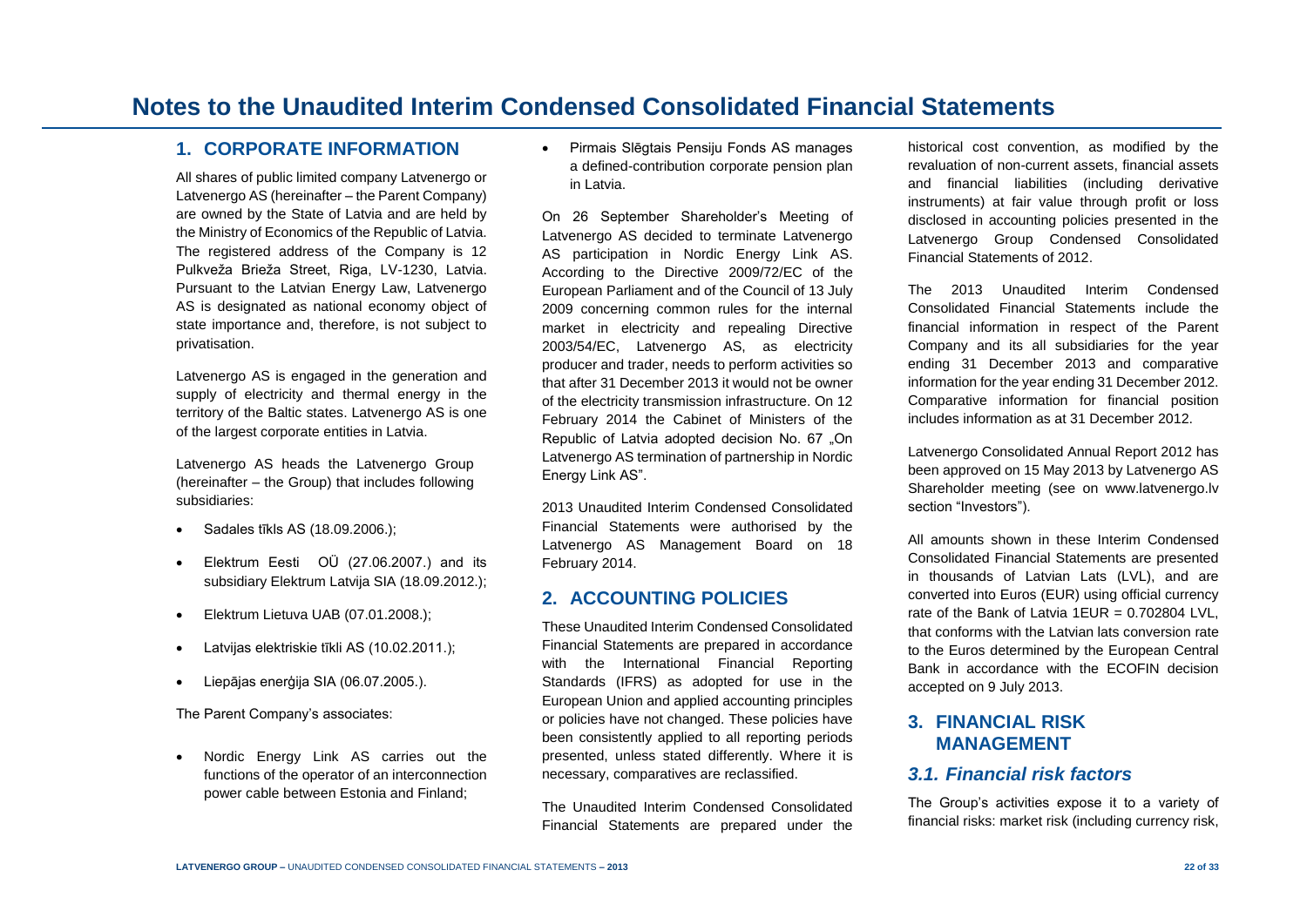fair value and cash flow interest rate risk), credit risk, pricing risk and liquidity risk. The Group's overall risk management programme focuses on the unpredictability of financial markets and seeks to minimise potential adverse effects on the Group's financial performance. The Group uses derivative financial instruments to hedge certain risk exposures.

Risk management is carried out by the Parent Company's Treasury function (the Group Treasury) according to Financial Risk Management Policy approved by the Parent Company's Management Board. The Group Treasury identifies, evaluates and hedges financial risks in close co-operation with the Group's operating units/subsidiaries. The Parent Company's Management Board provides written principles for overall risk management, as well as written policies covering specific areas, such as foreign exchange risk, interest rate risk, and credit risk, use of derivative financial instruments and non-derivative financial instruments, and investment of excess liquidity.

#### *a) Market risk*

#### *I) Foreign exchange risk*

The Group is not exposed to substantial currency risk primarily because settlements for recognised assets and liabilities (mainly borrowings), for capital expenditures and imported electricity are completed in Euros.

At 31 December 2013 the Group had none of its borrowings and substantial liabilities denominated in any other foreign currency except Euro, therefore, there is no significant foreign currency exchange risk.

The Parent Company's Management has set up a Financial Risk Management policy inter alia to manage the Group's foreign currencies exchange risk against functional currency. To limit the Group's foreign currencies exchange risk arising from future transactions and recognised assets and liabilities, the Group uses forward contracts, transacted by the Group Treasury. Foreign currencies exchange risk arises when future transactions or recognised assets or liabilities are denominated in a currency other than the Group's functional currency or Euro.

#### *II) Cash flow and fair value interest rate risk*

As the Group has no significant floating interestbearing assets, the Group's financial income and operating cash flows are not substantially dependent on changes in market interest rates.

The Group's cash flow interest rate risk mainly arises from long-term borrowings at variable rates. They expose the Group to a risk that finance costs might increase significantly when interest rates rise up. The Group's policy is to maintain at least 35% of its borrowings as fixed interest rates borrowings (taking into account the effect of interest rate swaps) with duration between 2-4 years.

The Group analyses its interest rate risk exposure on a regular basis. Various scenarios are simulated taking into consideration refinancing, renewal of existing positions and hedging. Based on these scenarios, the Group calculates the impact on

profit and loss as well as on cash flows of a defined interest rate shift. For each simulation, the same interest rate shift is used for all currencies. The scenarios are run only for liabilities that represent the major interest-bearing positions.

#### *III) Price risk*

Price risk is the risk that the fair value and cash flows of financial instruments will fluctuate in the future due to reasons other than changes in the market prices resulting from interest rate risk or foreign exchange risk. The purchase and sale of goods produced and the services provided by the Group under the free market conditions, as well as the purchases of resources used in production are impacted by the price risk.

The most significant price risk is related to purchase of electricity. The Parent Company has purchased electricity swap contracts that are used to hedge the risk related to changes in the price of electricity.

#### *b) Credit risk*

Credit risk is managed at the Group level. Credit risk arises from cash and cash equivalents, derivative financial instruments and bank deposits, outstanding receivables. Credit risk exposure in connection with trade receivables is limited due to broad range of the Group's customers. The Group has no significant concentration of credit risk with any single counterparty or group of counterparties having similar characteristics. Impairment loss has been deducted from gross accounts receivable.

Credit risk related to cash and short-term deposits in banks is managed by balancing the placement of financial assets in order to maintain the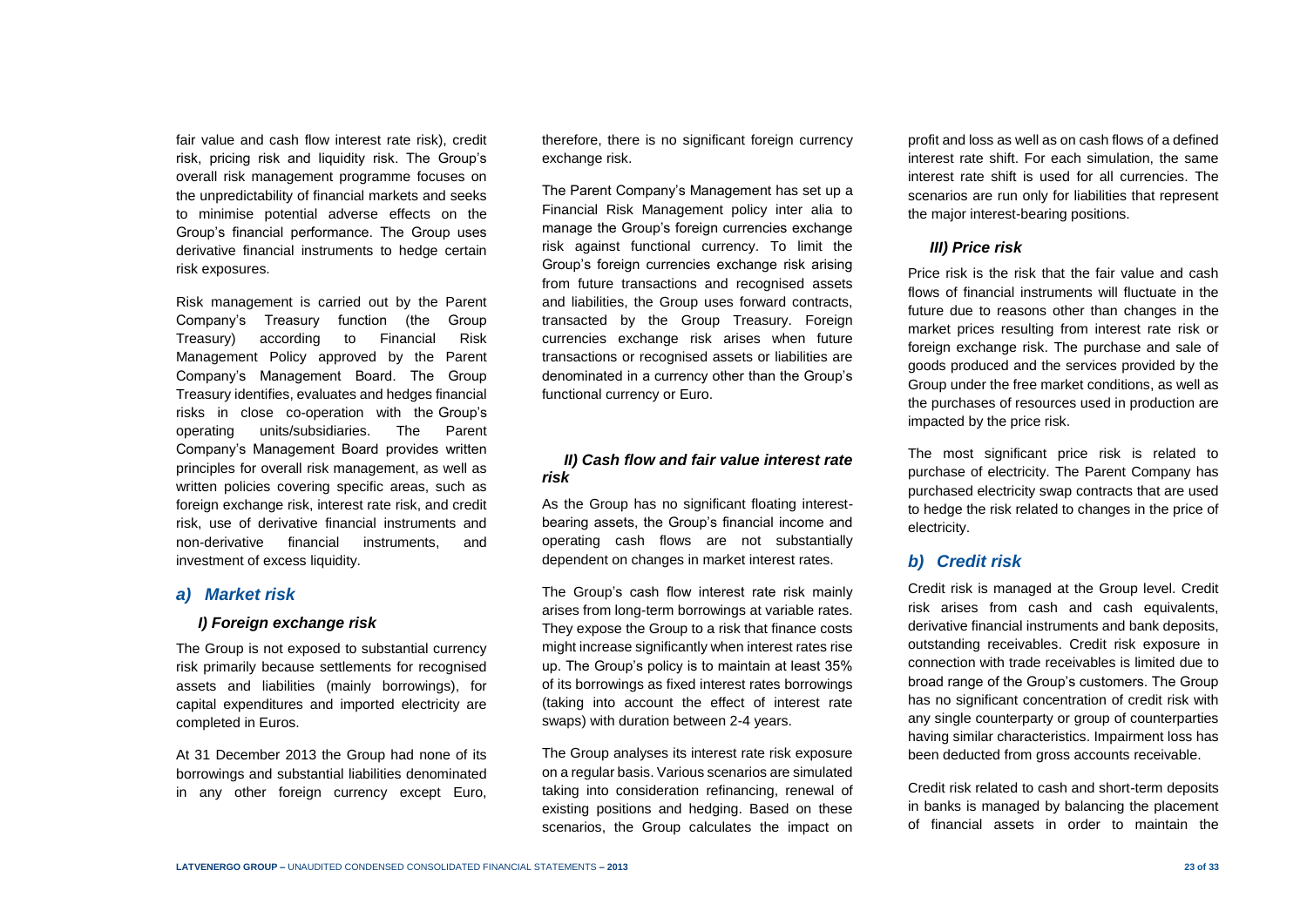possibility to choose the best offers and to reduce probability to incur losses.

No credit limits were exceeded during the reporting period, and the Group entities' management does not expect any losses from non-performance by these counterparties.

#### *c) Liquidity risk*

The Group's policy of liquidity risk management is to maintain sufficient amount of cash and cash equivalents, the availability of long and short term funding through an adequate amount of committed credit facilities to meet commitments according to the Group's strategic plans as well as to compensate the fluctuations in the cash flows due to occurrence of variety of financial risks.

The Group entities' management is monitoring rolling forecasts of the Group's liquidity reserve, which comprises undrawn borrowing facilities and cash, as well as cash equivalents.

### *3.2. Capital risk management*

The Group's objectives when managing capital risk are to ensure the sustainability of the Group's operations as well as to ensure necessary financing for investment program and to avoid breaches of covenants, which are linked to capital structure and are stipulated in the majority of loan agreements.

In order to maintain or adjust the capital structure, the Group may evaluate the amount and timing of raising new debt due to investment programs or initiate new investments in the share capital by shareholder. Also asset revaluation directly influences the capital structure. To comply with

loan covenants, the Group monitors capital on the basis of the capital ratio.

This ratio is calculated by dividing the equity by the sum of total assets and nominal value of issued and outstanding financial guarantees.

According to the defined loan agreement covenants the capital ratio shall be maintained at least at 30% level.

### *3.3. Fair value estimation of financial instruments*

The fair value of financial instruments is defined as the amount at which an instrument could be exchanged in a current transaction between financially uncommitted, knowledgeable, willing parties other than by forced or liquidation sale. Fair values are estimated based on market prices and discounted cash flow models as appropriate.

The fair value of financial instruments traded in active markets is based on quoted market prices at the end of reporting period. The quoted market price used for financial assets held by the Group is the current bid price, i.e. interest rates by respective term and currency.

The fair value of financial instruments that are not traded in an active market is determined by using valuation techniques. The Group uses a variety of methods and makes assumptions that are based on market conditions existing at the end of each reporting period. Quoted market prices for similar instruments are used for long-term debt.

Other techniques, such as estimated discounted cash flows, are used to determine fair value for the remaining financial instruments. The fair value of interest rate swaps is calculated as the present value of the estimated future cash flows. Those fair values are compared to counterparty's bank revaluation reports.

The fair value of electricity swap agreements is calculated as discounted difference between actual market and settlement prices multiplied by the volume of the agreement.

The fair value of  $CO<sub>2</sub>$  emission allowances for greenhouse gases forward contracts is calculated as difference between actual market and settlement prices for  $CO<sub>2</sub>$  emission allowances multiplied by the volume of the forward contract.

The fair value of non-current borrowings with floating interest rates fixed by SWAP agreements for disclosure purposes is estimated by discounting their future contractual cash flows at the current market interest rates for similar financial instruments.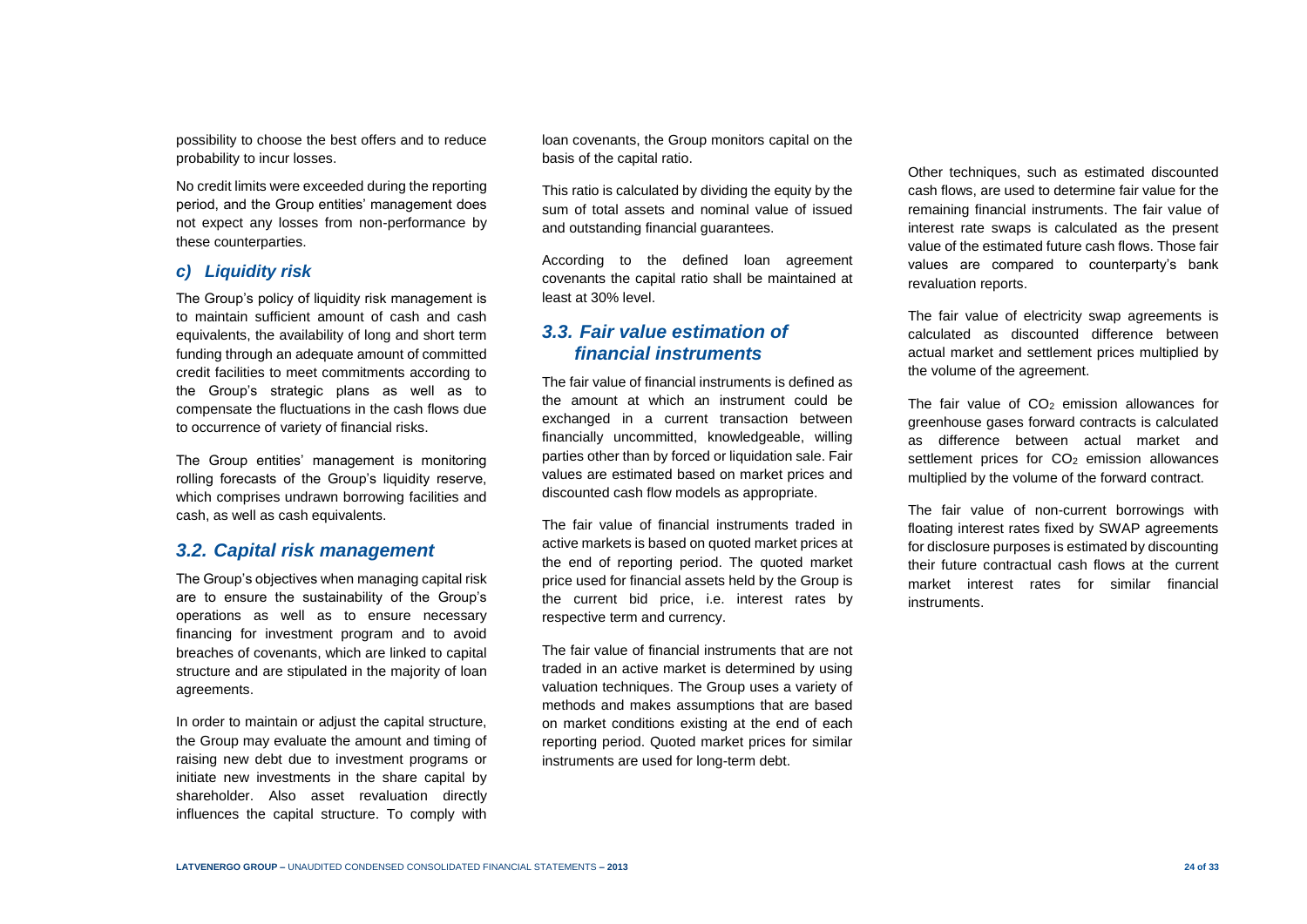## **4. OPERATING SEGMENT INFORMATION**

### *Operating segments*

For segment reporting purposes, the division into operating segments is based on the Group's internal management structure, which is the basis for the reporting system, performance assessment and the allocation of resources by the chief operating decision maker.

The Group divides its operations into three main operating segments – generation and supply, distribution and management of transmission system assets. In addition Corporate Functions, that cover administration and other support services, are presented separately.

The generation and supply operating segment comprises the Group's electricity and thermal energy generation operations, which are organised into the following legal entities: Latvenergo AS and Liepājas enerģija SIA, as well as electricity sales operations, including wholesale, which are conducted on a pan-Baltic level by Latvenergo AS, Elektrum Eesti OÜ and Elektrum Lietuva UAB.

The distribution operating segment relates to the provision of electricity distribution services in Latvia and it is managed by the subsidiary Sadales tīkls AS (the largest distribution system operator in Latvia) and Latvenergo AS – the owner of the real estate assets related to distribution system assets.

The management of transmission system assets operating segment comprises construction and

maintenance of the transmission system assets as well as the lease of assets to the transmission system operator Augstsprieguma tīkls AS. The Republic of Latvia has applied the second unbundling model under EU Directive 2009/72/EC, which provides that the electricity transmission system assets shall remain with a vertically integrated utility, while the activities of the transmission system operator are independently managed. The results of the management of transmission system assets segment derive from activities both of the subsidiary Latvijas elektriskie tīkli AS and Latvenergo AS – the owner of the real estate assets related to transmission system assets.

| <b>LVL</b>                      | <b>Generation and</b><br>supply | <b>Distribution</b><br>system services | <b>Management of</b><br>transmission<br>system assets | Corporate<br>functions | <b>TOTAL segments</b> | <b>Adjustments and</b><br>eliminations | <b>Consolidated</b> |
|---------------------------------|---------------------------------|----------------------------------------|-------------------------------------------------------|------------------------|-----------------------|----------------------------------------|---------------------|
| 2013                            | LVL'000                         | <b>LVL'000</b>                         | <b>LVL'000</b>                                        | <b>LVL'000</b>         | <b>LVL'000</b>        | <b>LVL'000</b>                         | <b>LVL'000</b>      |
| <b>Revenue</b>                  |                                 |                                        |                                                       |                        |                       |                                        |                     |
| <b>External customers</b>       | 525.691                         | 204.280                                | 39,290                                                | 3.851                  | 773,112               |                                        | 773,112             |
| Inter-segment                   | 18,107                          | ,330                                   | .782                                                  | 31.739                 | 52,958                | (52, 958)                              |                     |
| <b>Total revenue</b>            | 543,798                         | 205,610                                | 41,072                                                | 35,590                 | 826,070               | (52, 958)                              | 773,112             |
| <b>Results</b>                  | 16,376                          | 13,406                                 | 9,965                                                 | 3,298                  | 43,045                |                                        | 34,383              |
| Segment operating profit        |                                 |                                        |                                                       |                        |                       | (8,662)                                |                     |
| Capital expenditure             | 37,546                          | 62,264                                 | 48,941                                                | 9,759                  | 158,510               |                                        | 158,510             |
| 2012<br><b>Revenue</b>          |                                 |                                        |                                                       |                        |                       |                                        |                     |
| <b>External customers</b>       | 503,039                         | 203,548                                | 36,924                                                | 4,055                  | 747,566               |                                        | 747,566             |
| Inter-segment                   | 19,862                          | .282                                   | 1,624                                                 | 31,756                 | 54,524                | (54, 524)                              |                     |
| <b>Total revenue</b>            | 522,901                         | 204,830                                | 38,548                                                | 35,811                 | 802,090               | (54, 524)                              | 747,566             |
| <b>Results</b>                  |                                 |                                        |                                                       |                        |                       |                                        |                     |
| <b>Segment operating profit</b> | 31,683                          | 5,893                                  | 8,086                                                 | 4,236                  | 49,898                | (7, 829)                               | 42,069              |
| Capital expenditure             | 95,072                          | 58,445                                 | 23,468                                                | 8,738                  | 185,723               |                                        | 185,723             |

The following table presents revenue, profit information and segment assets of the Group's operating segments: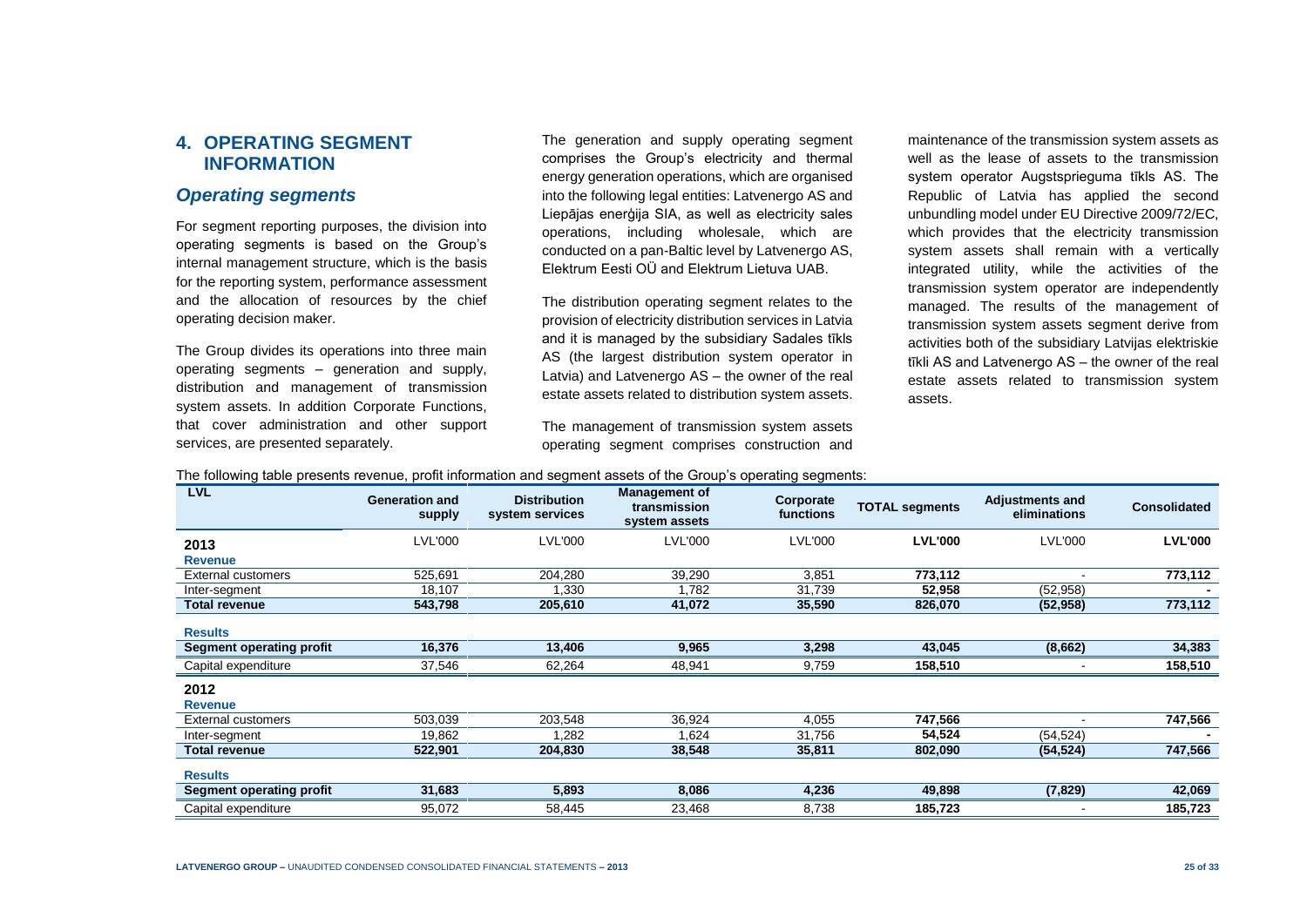| <b>EUR</b>                      | <b>Generation and</b><br>supply | <b>Distribution</b><br>system services | <b>Management of</b><br>transmission<br>system assets | Corporate<br>functions | <b>TOTAL segments</b> | <b>Adjustments and</b><br>eliminations | <b>Consolidated</b> |
|---------------------------------|---------------------------------|----------------------------------------|-------------------------------------------------------|------------------------|-----------------------|----------------------------------------|---------------------|
| 2013                            | <b>EUR'000</b>                  | <b>EUR'000</b>                         | <b>EUR'000</b>                                        | <b>EUR'000</b>         | <b>EUR'000</b>        | <b>EUR'000</b>                         | <b>EUR'000</b>      |
| <b>Revenue</b>                  |                                 |                                        |                                                       |                        |                       |                                        |                     |
| External customers              | 747,991                         | 290,664                                | 55,905                                                | 5,479                  | 1,100,039             |                                        | 1,100,039           |
| Inter-segment                   | 25,764                          | .892                                   | 2,536                                                 | 45,160                 | 75,352                | (75, 352)                              |                     |
| <b>Total revenue</b>            | 773,755                         | 292,556                                | 58,441                                                | 50,639                 | 1,175,391             | (75, 352)                              | 1,100,039           |
| <b>Results</b>                  |                                 |                                        |                                                       |                        |                       |                                        |                     |
| <b>Segment operating profit</b> | 23,300                          | 19,075                                 | 14,179                                                | 4,693                  | 61,247                | (12, 324)                              | 48,923              |
| Capital expenditure             | 53,423                          | 88,594                                 | 69,637                                                | 13,886                 | 225,540               |                                        | 225,540             |
| 2012<br><b>Revenue</b>          |                                 |                                        |                                                       |                        |                       |                                        |                     |
| External customers              | 715,760                         | 289,623                                | 52,538                                                | 5,770                  | 1,063,691             |                                        | 1,063,691           |
| Inter-segment                   | 28,261                          | .824                                   | 2,311                                                 | 45,185                 | 77,581                | (77, 581)                              |                     |
| <b>Total revenue</b>            | 744,021                         | 291,447                                | 54,849                                                | 50,955                 | 1,141,272             | (77, 581)                              | 1,063,691           |
| <b>Results</b>                  |                                 |                                        |                                                       |                        |                       |                                        |                     |
| Segment operating profit        | 45,081                          | 8,385                                  | 11,505                                                | 6,027                  | 70,998                | (11, 139)                              | 59,859              |
| Capital expenditure             | 135,275                         | 83,160                                 | 33,392                                                | 12,433                 | 264,260               |                                        | 264,260             |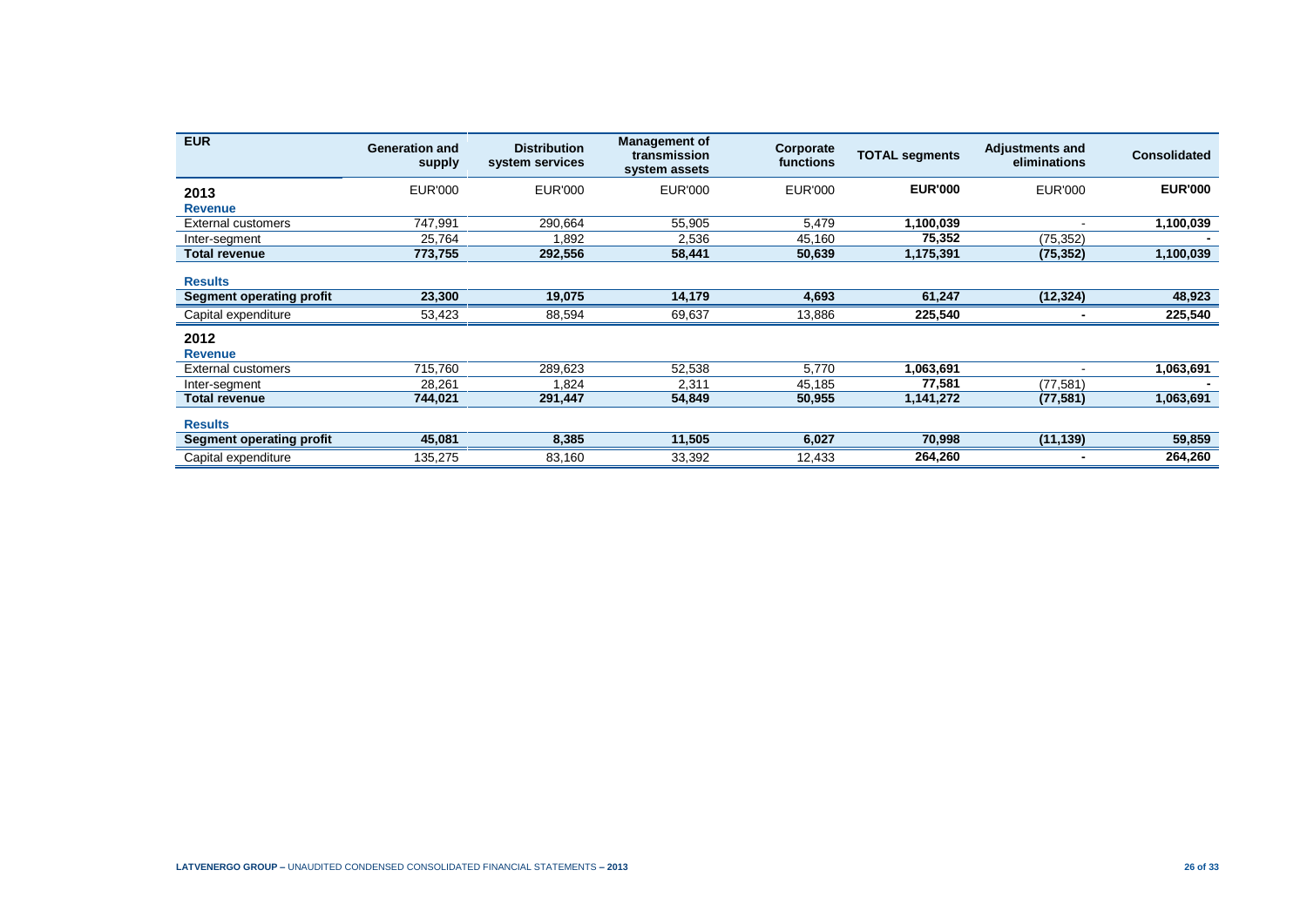#### *Segment assets*

|                             | <b>Generation and</b><br>supply | <b>Distribution</b> | <b>Management of</b><br>transmission<br>system assets | Corporate<br>functions | <b>TOTAL segments</b> | <b>Adjustments and</b><br>eliminations | <b>Consolidated</b> |
|-----------------------------|---------------------------------|---------------------|-------------------------------------------------------|------------------------|-----------------------|----------------------------------------|---------------------|
| At 31 December 2013 LVL'000 | 1.050.912                       | 879.915             | 303.066                                               | 60.763                 | 2.294.656             | 214.530                                | 2.509.186           |
| At 31 December 2012 LVL'000 | 1.067.218                       | 872.491             | 269.691                                               | 59.192                 | 2.268.592             | 203,698                                | 2,472,290           |
|                             |                                 |                     |                                                       |                        |                       |                                        |                     |
| At 31 December 2013 EUR'000 | 1.495.313                       | .252.006            | 431.224                                               | 86.458                 | 3.265.001             | 305.249                                | 3,570,250           |
| At 31 December 2012 EUR'000 | 1.518.515                       | .241.443            | 383.736                                               | 84.222                 | 3.227.916             | 289,836                                | 3,517,752           |

#### *Adjustments and eliminations*

Finance income and expenses, fair value gains and losses on financial assets are not allocated to individual segments as the underlying instruments are managed on a group basis. Taxes and certain financial assets and liabilities are not allocated to those segments as they are also managed on a group basis.

Capital expenditure consists of additions of property, plant and equipment, intangible assets and investment properties including assets from the acquisition of subsidiaries.

Inter-segment revenue is eliminated on consolidation.

#### *Reconciliation of profit*

|                                  | 2013           | 2012           | 2013      | 2012           |
|----------------------------------|----------------|----------------|-----------|----------------|
|                                  | <b>LVL'000</b> | <b>LVL'000</b> | EUR'000   | <b>EUR'000</b> |
| Segment operating profit         | 43,045         | 49.898         | 61.247    | 70,998         |
| Gain on disposal of revalued PPE |                | (537)          |           | (764)          |
| Finance income                   | 3,173          | 3,705          | 4,515     | 5,272          |
| Finance costs                    | (12,515)       | (11, 250)      | (17, 807) | (16,007)       |
| Share of profit of associates    | 680            | 253            | 968       | 360            |
| Group profit before income tax   | 34,383         | 42,069         | 48,923    | 59,859         |

### *Reconciliation of assets*

|                                                  | 31/12/2013     | 31/12/2012     | 31/12/2013     | 31/12/2012     |
|--------------------------------------------------|----------------|----------------|----------------|----------------|
|                                                  | <b>LVL'000</b> | <b>LVL'000</b> | <b>EUR'000</b> | <b>EUR'000</b> |
| Segment operating assets                         | 2,294,656      | 2,268,592      | 3,265,001      | 3,227,916      |
| Investments in associates                        | 29             | 4.948          | -41            | 7,040          |
| Investments in held-to-maturity financial assets | 20,092         | 20,134         | 28,588         | 28,649         |
| Current financial assets                         | 434            | 42             | 618            | 60             |
| Other assets and assets held for sale            | 14,463         | 8.149          | 20.579         | 11.594         |
| Cash and cash equivalents                        | 179.512        | 170.425        | 255,423        | 242,493        |
| <b>Group operating assets</b>                    | 2,509,186      | 2,472,290      | 3,570,250      | 3,517,752      |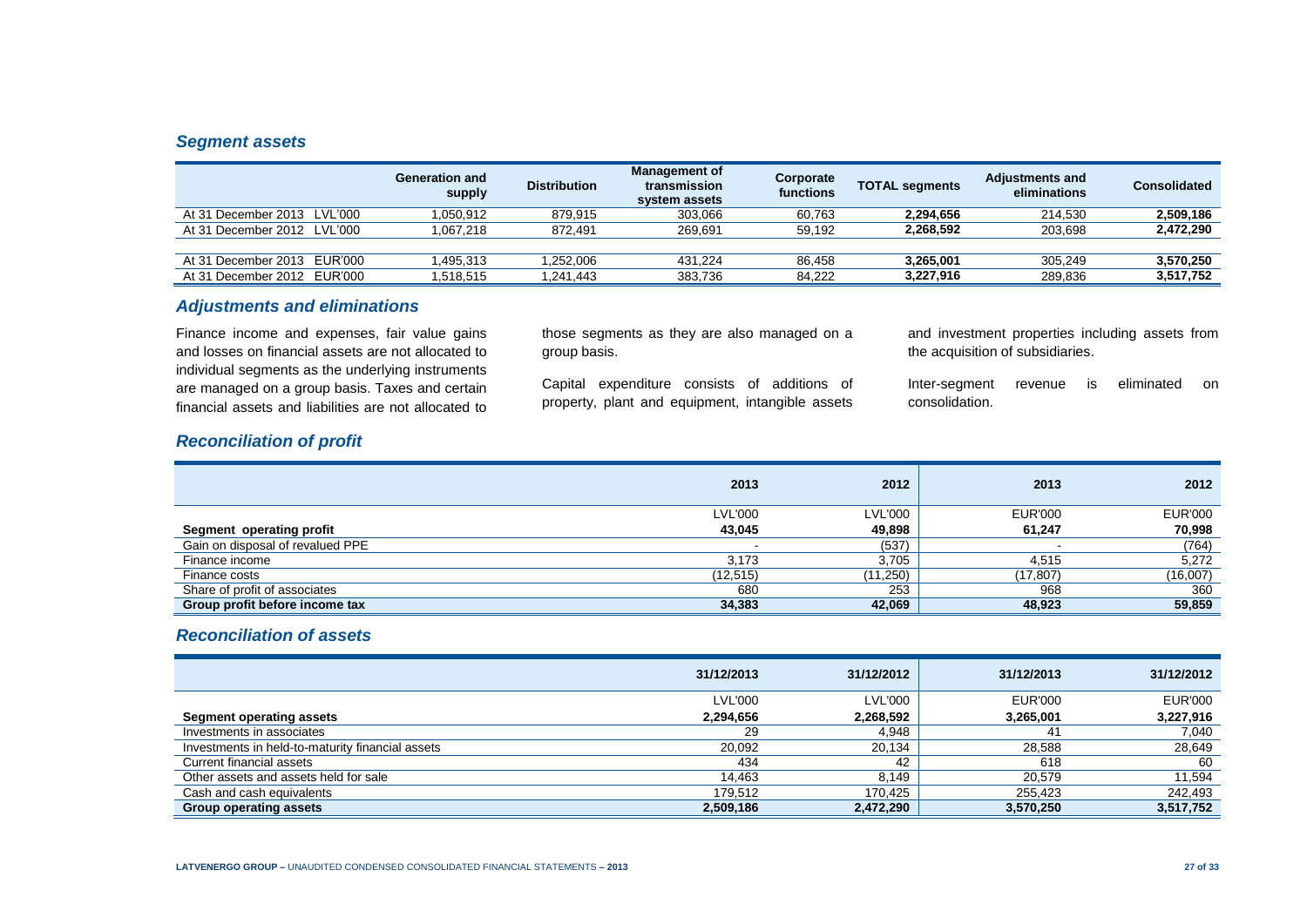# **5. REVENUE**

|                                                    | 2013           | 2012           | 2013      | 2012           |
|----------------------------------------------------|----------------|----------------|-----------|----------------|
|                                                    | <b>LVL'000</b> | <b>LVL'000</b> | EUR'000   | <b>EUR'000</b> |
| Electricity and electricity services               | 631,144        | 598,879        | 898,037   | 852,128        |
| Heat sales                                         | 82,556         | 90,548         | 117,466   | 128,838        |
| Lease and management of transmission system assets | 38,823         | 36,323         | 55,240    | 51,683         |
| Other revenue                                      | 20,589         | 21.816         | 29,296    | 31,042         |
| <b>Total revenue</b>                               | 773,112        | 747,566        | 1,100,039 | 1,063,691      |

# **6. MATERIALS, CONSUMABLES AND SUPPLIES**

|                                                                  | 2013           | 2012           | 2013           | 2012           |
|------------------------------------------------------------------|----------------|----------------|----------------|----------------|
|                                                                  | <b>LVL'000</b> | <b>LVL'000</b> | <b>EUR'000</b> | <b>EUR'000</b> |
| <b>Electricity purchases</b>                                     |                |                |                |                |
| Purchased electricity                                            | 267.870        | 256,580        | 381.144        | 365,081        |
| Fair value loss / (income) on electricity swaps                  | 3,126          | (1,525)        | 4,448          | (2, 170)       |
| Electricity transmission services                                | 52.129         | 52,262         | 74,173         | 74,362         |
|                                                                  | 323,125        | 307,317        | 459,765        | 437,273        |
|                                                                  |                |                |                |                |
| Fuel expense                                                     | 149,674        | 140,052        | 212.967        | 199,276        |
| Fair value income on $CO2$ emission allowances forward contracts |                | (4,598)        |                | (6, 542)       |
| Raw materials, spare parts and maintenance costs                 | 26,908         | 29,260         | 38,287         | 41,633         |
| Total materials, consumables and supplies                        | 499,707        | 472,031        | 711,019        | 671,640        |

# **7. INCOME TAX**

|                         | 2013           | 2012           | 2013           | 2012           |
|-------------------------|----------------|----------------|----------------|----------------|
|                         | <b>LVL'000</b> | <b>LVL'000</b> | <b>EUR'000</b> | <b>EUR'000</b> |
| Current tax             | 3,248          | 10,156         | 4,621          | 14,450         |
| Deferred tax            | 1,399          | (3,828)        | 1,991          | (5, 447)       |
| <b>Total income tax</b> | 4,647          | 6,328          | 6,612          | 9,003          |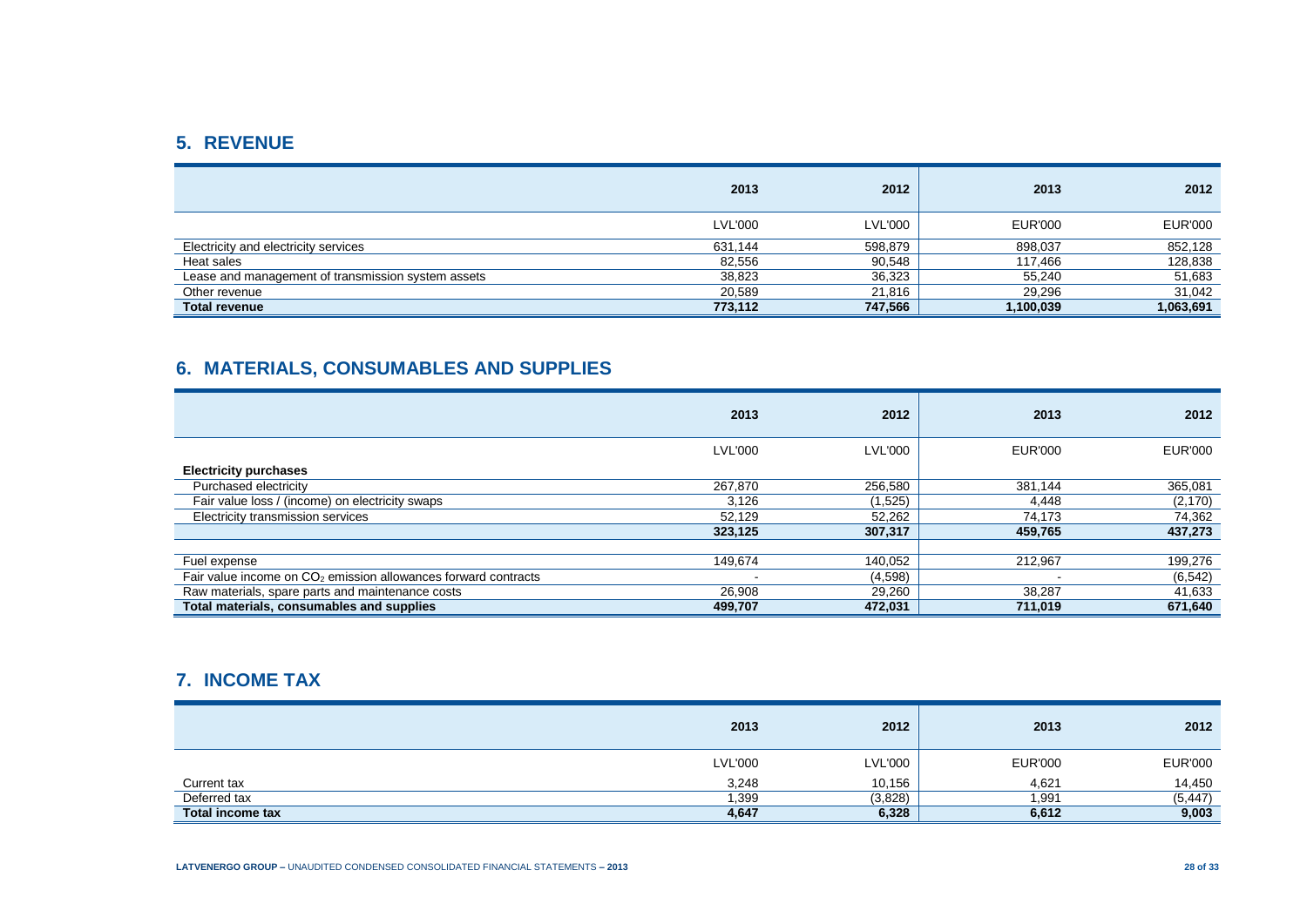# **8. INTANGIBLE ASSETS AND PROPERTY, PLANT AND EQUIPMENT**

|                                                             | Intangible<br>assets | Land,<br>buildings<br>and<br>facilities | <b>Technology</b><br>equipment<br>and<br>machinery | Other<br>fixed<br>assets | <b>Assets</b><br>under<br>construct<br>ion | <b>TOTAL</b>   | Intangible<br>assets | Land,<br><b>buildings</b><br>and<br>facilities | <b>Technology</b><br>equipment<br>and<br>machinery | Other<br>fixed<br>assets | <b>Assets</b><br>under<br>construct<br>ion | TOTAL          |
|-------------------------------------------------------------|----------------------|-----------------------------------------|----------------------------------------------------|--------------------------|--------------------------------------------|----------------|----------------------|------------------------------------------------|----------------------------------------------------|--------------------------|--------------------------------------------|----------------|
|                                                             | <b>LVL'000</b>       | <b>LVL'000</b>                          | <b>LVL'000</b>                                     | LVL'000                  | LVL'000                                    | <b>LVL'000</b> | <b>EUR'000</b>       | <b>EUR'000</b>                                 | <b>EUR'000</b>                                     | <b>EUR'000</b>           | <b>EUR'000</b>                             | <b>EUR'000</b> |
| At 31 December 2013                                         |                      |                                         |                                                    |                          |                                            |                |                      |                                                |                                                    |                          |                                            |                |
| Cost or valuation                                           | 25,967               | 3,044,293                               | 1,438,115                                          | 108,057                  | 80,867                                     | 4,697,299      | 36,948               | 4,331,639                                      | 2,046,253                                          | 153,751                  | 115,063                                    | 6,683,654      |
| Accumulated<br>amortisation, depreciation<br>and impairment | (18,145)             | (1,674,950)                             | (743,287)                                          | (79,025)                 | (4,672)                                    | (2,520,079)    | (25, 818)            | (2,383,239)                                    | (1,057,602)                                        | (112.442)                | (6,648)                                    | (3,585,749)    |
| Net book amount                                             | 7,822                | 1,369,343                               | 694,828                                            | 29,032                   | 76,195                                     | 2,177,220      | 11,130               | 1,948,400                                      | 988,651                                            | 41,309                   | 108,415                                    | 3,097,905      |
|                                                             |                      |                                         |                                                    |                          |                                            |                |                      |                                                |                                                    |                          |                                            |                |
| At 31 December 2012                                         |                      |                                         |                                                    |                          |                                            |                |                      |                                                |                                                    |                          |                                            |                |
| Cost or valuation                                           | 23,499               | 2,944,041                               | 1,224,864                                          | 99,713                   | 296,705                                    | 4,588,822      | 33,436               | 4,188,993                                      | 1,742,824                                          | 141,880                  | 422,173                                    | 6,529,306      |
| Accumulated<br>amortisation, depreciation                   |                      |                                         |                                                    |                          |                                            |                |                      |                                                |                                                    |                          |                                            |                |
| and impairment                                              | (17.695)             | (1,629,214)                             | (708,346)                                          | (74.815)                 | (4, 871)                                   | (2.434.941)    | (25, 178)            | (2,318,163)                                    | (1,007,885)                                        | (106, 452)               | (6.931)                                    | (3,464,609)    |
| Net book amount                                             | 5,804                | 1,314,827                               | 516,518                                            | 24,898                   | 291,834                                    | 2,153,881      | 8,258                | 1,870,830                                      | 734,939                                            | 35,428                   | 415,242                                    | 3,064,697      |

## **9. INVENTORIES**

|                                                              | 31/12/2013 | 31/12/2012 | 31/12/2013     | 31/12/2012     |
|--------------------------------------------------------------|------------|------------|----------------|----------------|
|                                                              | LVL'000    | LVL'000    | <b>EUR'000</b> | <b>EUR'000</b> |
| Raw materials and spare parts                                | 14,871     | 14.196     | 21.160         | 20,199         |
| Other inventories                                            | 3,327      | 4.192      | 4,734          | 5,965          |
| Allowance for raw materials, spare parts, technological fuel | (2,988)    | (2,784)    | (4,252)        | (3,961)        |
| <b>Total inventories</b>                                     | 15,210     | 15,604     | 21,642         | 22,203         |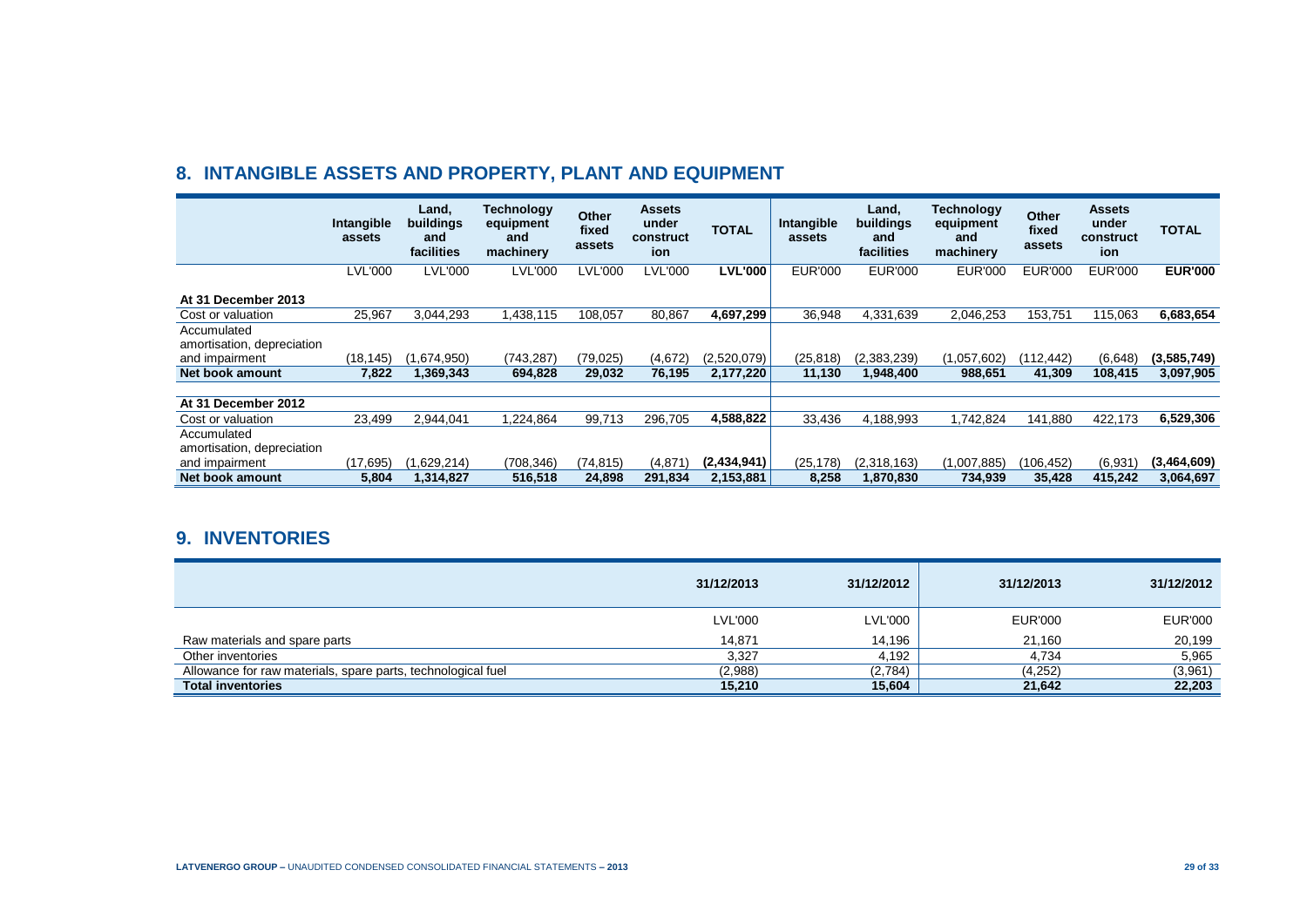# **10.TRADE RECEIVABLES AND OTHER CURRENT RECEIVABLES**

#### *Trade receivables:*

|                                                       | 31/12/2013     | 31/12/2012     | 31/12/2013     | 31/12/2012     |
|-------------------------------------------------------|----------------|----------------|----------------|----------------|
|                                                       | <b>LVL'000</b> | <b>LVL'000</b> | <b>EUR'000</b> | <b>EUR'000</b> |
| Receivables:                                          |                |                |                |                |
| - Electricity customers                               | 64,605         | 64,637         | 91,925         | 91,971         |
| - Heating customers                                   | 12,355         | 19,140         | 17,580         | 27,234         |
| - Other trade receivables                             | 16,585         | 14,671         | 23,598         | 20,875         |
|                                                       | 93,545         | 98,448         | 133,103        | 140,080        |
|                                                       |                |                |                |                |
| Provision for impairment of receivables:              |                |                |                |                |
| - Electricity customers                               | (28, 564)      | (18, 894)      | (40, 643)      | (26, 884)      |
| - Heating customers                                   | (259)          | (295)          | (369)          | (420)          |
| - Other trade receivables                             | (1,744)        | (1, 217)       | (2, 482)       | (1,732)        |
|                                                       | (30, 567)      | (20, 406)      | (43, 494)      | (29, 036)      |
|                                                       |                |                |                |                |
| Receivables, net:                                     |                |                |                |                |
| - Electricity customers                               | 36,041         | 45,743         | 51,282         | 65,087         |
| - Heating customers                                   | 12,096         | 18,845         | 17,211         | 26,814         |
| - Other trade receivables                             | 14,841         | 13,454         | 21,116         | 19,143         |
|                                                       | 62,978         | 78,042         | 89,609         | 111,044        |
| Accrued income on mandatory procurement component*    | 31,593         |                | 44,953         |                |
| Other current receivables and accrued income          | 15,445         | 23,871         | 21,976         | 33,964         |
| Total trade receivables and other current receivables | 110,016        | 101,913        | 156,538        | 145,008        |

\* Accrued income from mandatory procurement component is calculated as difference between procurement expenditure above electricity market price and collected mandatory procurement component payments. Uncollected difference for the year 2013 will be compensated by newly established subsidiary in 12 months period starting from overtake of public supplier obligations as at 1st April 2014, using government grant implicit for mandatory procurement component reduction, stated per Law on the State Budget for 2014, as part of compensation.

### *Movements in allowances for impairment of trade receivables are as follows:*

|                                                          | 2013           | 2012           | 2013           | 2012           |
|----------------------------------------------------------|----------------|----------------|----------------|----------------|
|                                                          | <b>LVL'000</b> | <b>LVL'000</b> | <b>EUR'000</b> | <b>EUR'000</b> |
| At the beginning of the year                             | 20.406         | 9,717          | 29.036         | 13,825         |
| Receivables written off during the year as uncollectible | (990)          | (203)          | (1,409)        | (289)          |
| Allowance for impaired receivables                       | 11.151         | 10,892         | 15.867         | 15,500         |
| At the end of the year                                   | 30,567         | 20,406         | 43,494         | 29,036         |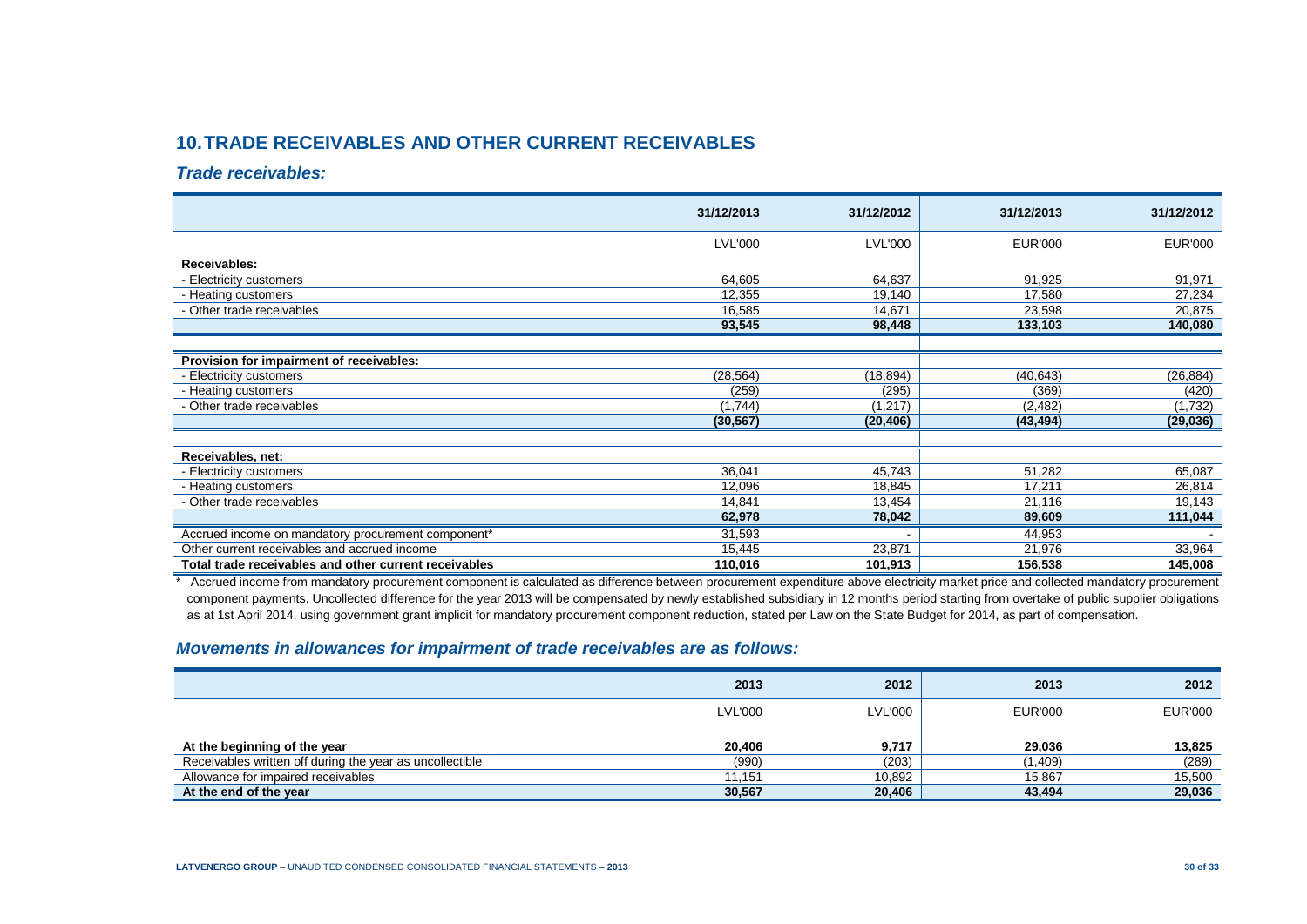# **11.CASH AND CASH EQUIVALENTS**

|                                 | 31/12/2013     | 31/12/2012     | 31/12/2013 | 31/12/2012     |
|---------------------------------|----------------|----------------|------------|----------------|
|                                 | <b>LVL'000</b> | <b>LVL'000</b> | EUR'000    | <b>EUR'000</b> |
| Cash at bank                    | 62.425         | 25,316         | 88.823     | 36,021         |
| Short-term bank deposits        | 117.087        | 145.109        | 166.600    | 206,472        |
| Total cash and cash equivalents | 179,512        | 170,425        | 255.423    | 242,493        |

## **12. BORROWINGS**

|                                                           | 31/12/2013 | 31/12/2012     | 31/12/2013     | 31/12/2012     |
|-----------------------------------------------------------|------------|----------------|----------------|----------------|
|                                                           | LVL'000    | <b>LVL'000</b> | <b>EUR'000</b> | <b>EUR'000</b> |
|                                                           |            |                |                |                |
| Non-current borrowings (excl. current portion)            | 492.237    | 506,797        | 700,390        | 721,107        |
| Issued debt securities (bonds)                            | 73,655     | 14.033         | 104,802        | 19,967         |
| <b>Total non-current borrowings</b>                       | 565,892    | 520,830        | 805,192        | 741,074        |
| Current portion of non-current borrowings                 | 96,289     | 73,208         | 137.007        | 104,165        |
| Accrued interest on non-current borrowings                | 1,239      | l.197          | 1.763          | 1,704          |
| Accrued coupon interest on issued debt securities (bonds) | 488        | 13             | 694            | 18             |
| <b>Total current borrowings</b>                           | 98.016     | 74.418         | 139,464        | 105,887        |
| <b>Total borrowings</b>                                   | 663,908    | 595,248        | 944,656        | 846,961        |

## *Movement in borrowings:*

|                                | 2013           | 2012           | 2013           | 2012           |
|--------------------------------|----------------|----------------|----------------|----------------|
|                                | <b>LVL'000</b> | <b>LVL'000</b> | <b>EUR'000</b> | <b>EUR'000</b> |
| At the beginning of the year   | 595,248        | 513,334        | 846.961        | 730,408        |
| Borrowings received            | 82.439         | 116,947        | 117,300        | 166,401        |
| Borrowing repaid               | (73,916)       | (48,056)       | (105, 173)     | (68, 378)      |
| Accrued interest on borrowings | 516            | (1,010)        | 735            | (1, 437)       |
| Debt securities (bonds) issued | 59,621         | 14,033         | 84,833         | 19,967         |
| At the end of the year         | 663,908        | 595,248        | 944,656        | 846,961        |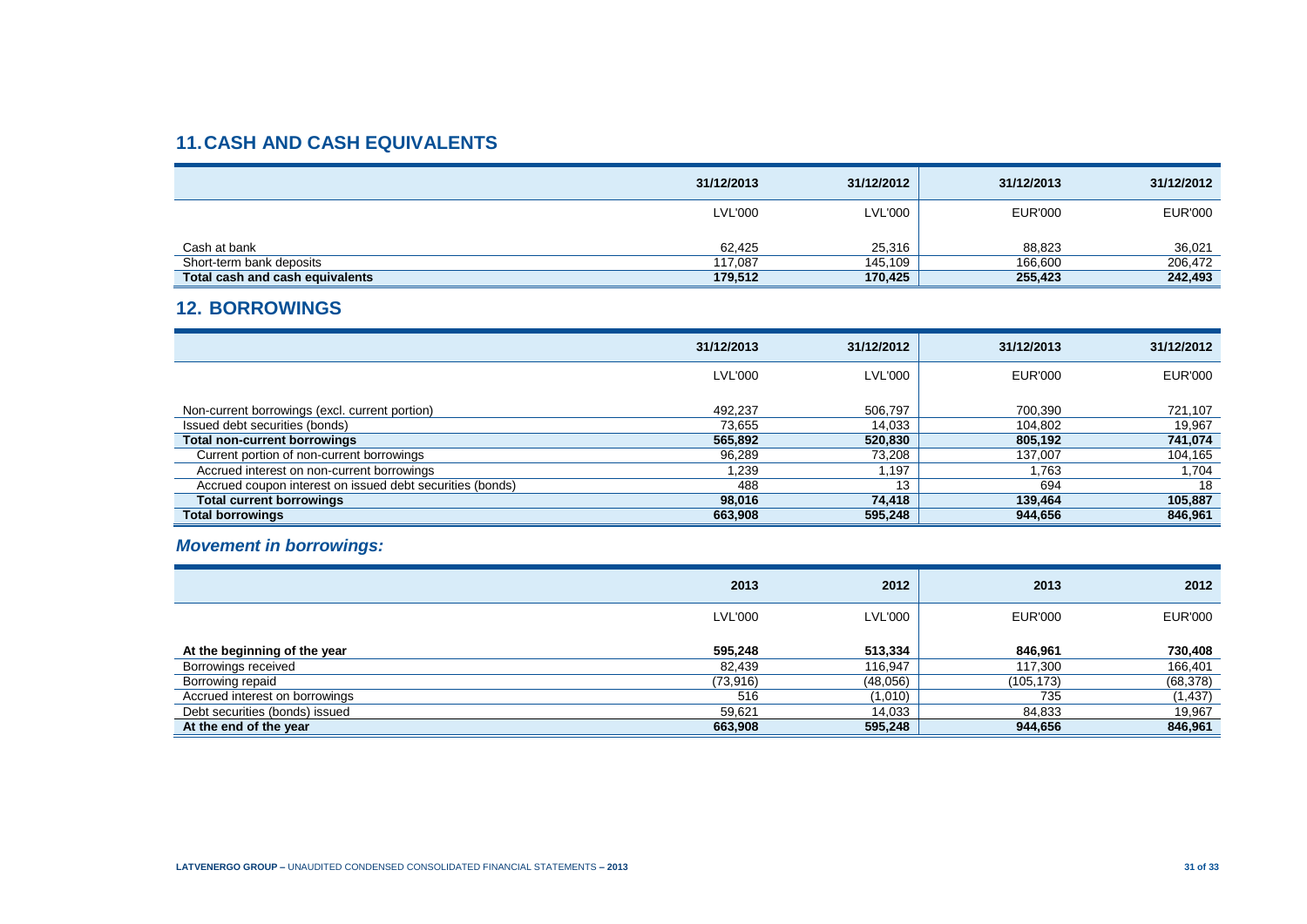## **13. PROVISIONS**

#### *Provisions for post-employment benefits*

Total charged/credited provisions are included in the Consolidated Income Statement position 'Personnel expenses' within state social insurance contributions and other benefits defined in the Collective agreement:

|                                              | 2013           | 2012    | 2013    | 2012           |
|----------------------------------------------|----------------|---------|---------|----------------|
|                                              | <b>LVL'000</b> | LVL'000 | EUR'000 | <b>EUR'000</b> |
| At the beginning of the year                 | 7,760          | 7,734   | 11.042  | 11,004         |
| Charged to the Consolidated Income Statement | 811            | 26      | .154    | 38             |
| At the end of the year                       | 8,571          | 7,760   | 12,196  | 11,042         |

#### *Environmental provisions*

|                                                           | 2013           | 2012           | 2013           | 2012           |
|-----------------------------------------------------------|----------------|----------------|----------------|----------------|
|                                                           | <b>LVL'000</b> | <b>LVL'000</b> | <b>EUR'000</b> | <b>EUR'000</b> |
| At the beginning of the year                              | 2,748          | 1,783          | 3,910          | 2,537          |
| (Credited) / charged to the Consolidated Income Statement | (357)          | 965            | (508)          | 1,373          |
| At the end of the year                                    | 2,391          | 2,748          | 3,402          | 3,910          |

### **14. RELATED PARTY TRANSACTIONS**

The Parent Company and, indirectly, other Group entities are controlled by the Latvian state. Related parties of the Group are associates, key management personnel of the Group and Supervisory body – Audit committee, as well as companies over which the Group entities have significant influence.

### *The following transactions were carried out with related parties:*

|                                 | 2013           | 2012           | 2013    | 2012           |
|---------------------------------|----------------|----------------|---------|----------------|
|                                 | <b>LVL'000</b> | <b>LVL'000</b> | EUR'000 | <b>EUR'000</b> |
| Sales of goods and services     | 146.352        | 143.818        | 208.240 | 204,635        |
| Purchases of goods and services | 76,622         | 73,319         | 109,023 | 104,324        |